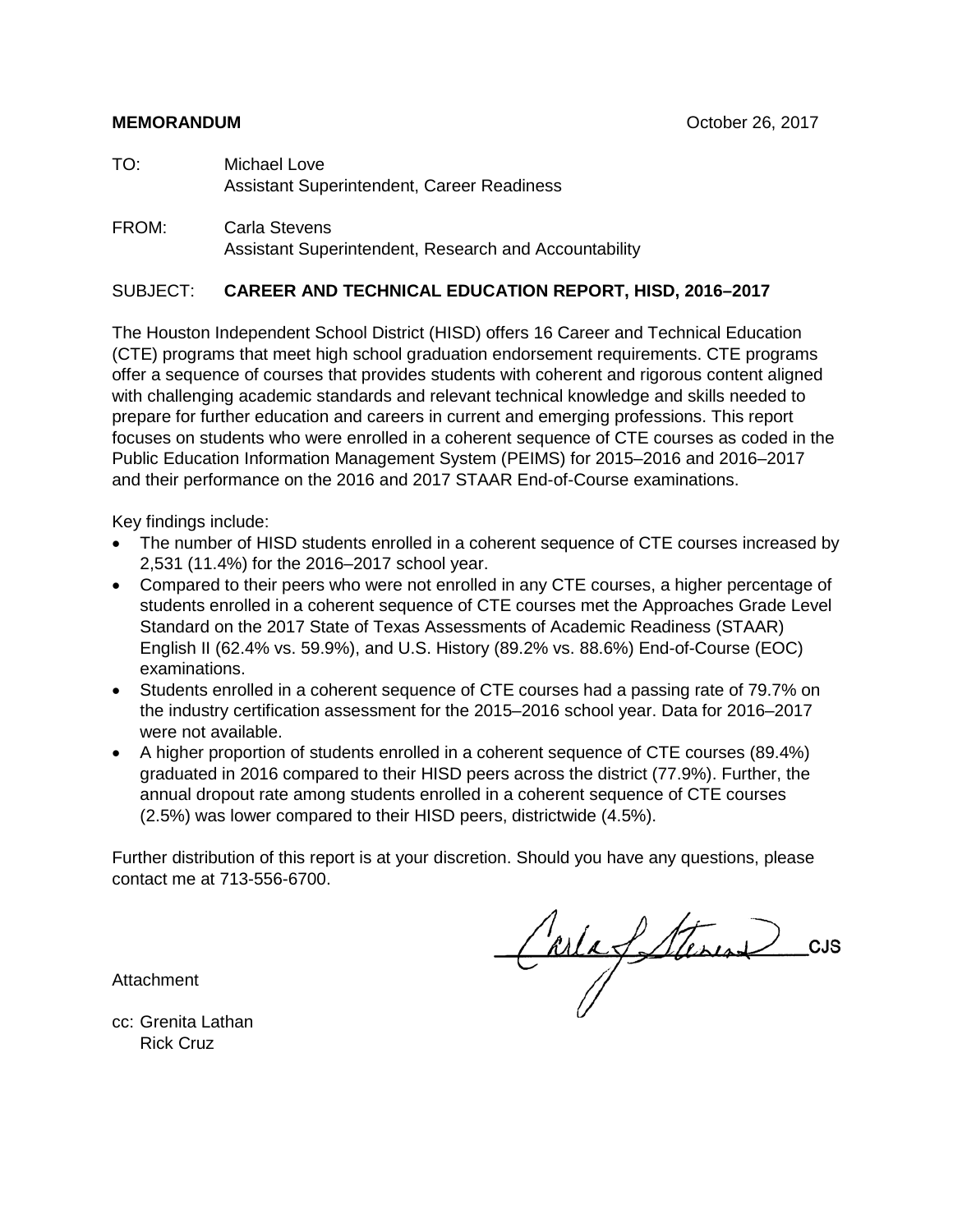## **Houston Independent School District**

## **RESEARCH** Educational Program Report

**Career and technical education: Prevalence, Student performance, and program outcomes, HISD, 2016-2017**

# HISD Research and Accountability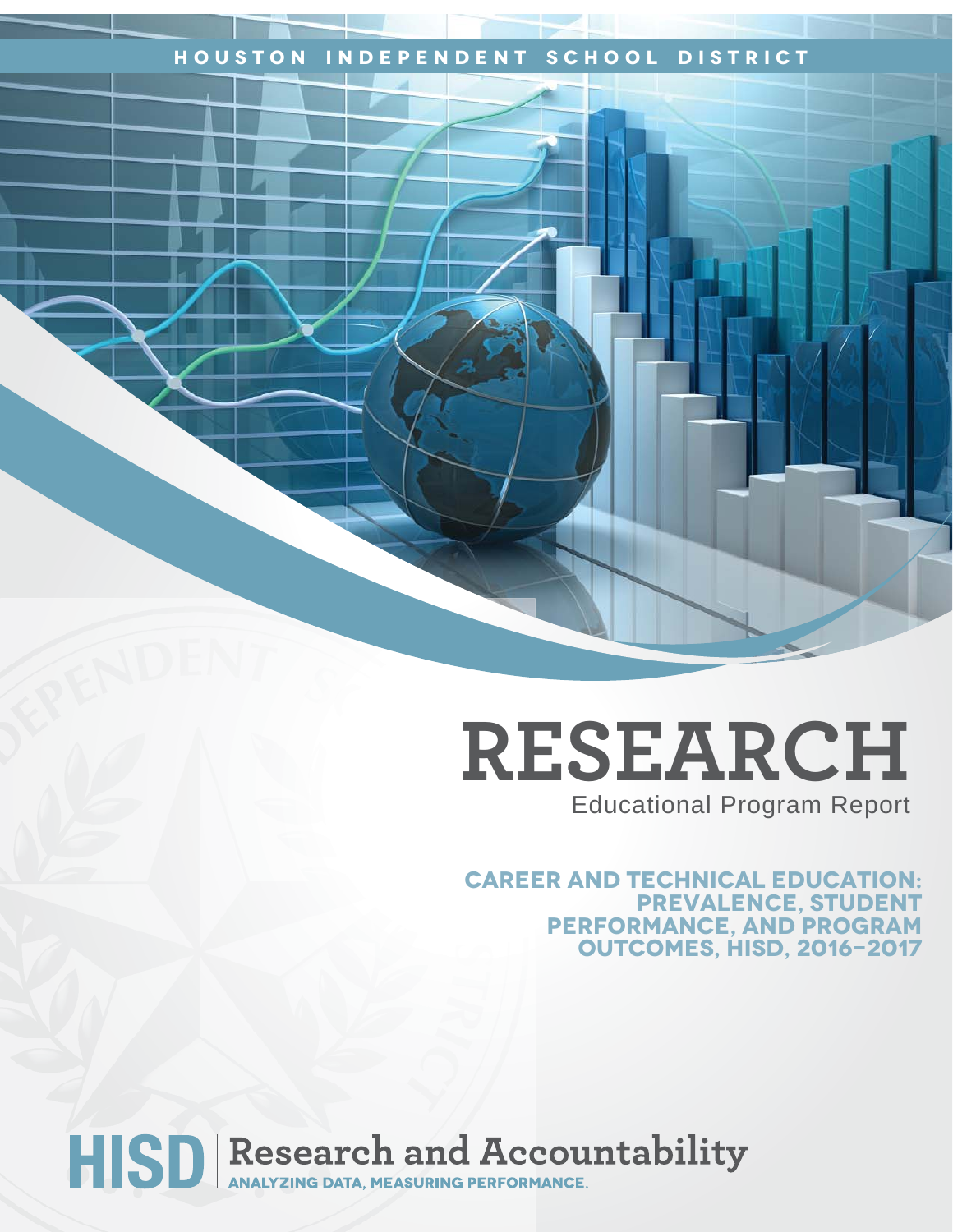

## **2017 Board of Education**

**Wanda Adams** President

**Diana Dávila**  First Vice President

**Jolanda Jones**  Second Vice President

**Rhonda Skillern-Jones Secretary** 

**Anne Sung** Assistant Secretary

**Anna Eastman José Leal Michael L. Lunceford Holly Maria Flynn Vilaseca**

**Richard A. Carranza** Superintendent of Schools

**Carla Stevens** Assistant Superintendent Department of Research and Accountability

**Ted D. Serrant, Ph.D.** Senior Research Specialist

**Venita Holmes, Dr.P.H.** Research Manager

**Houston Independent School District** Hattie Mae White Educational Support Center 4400 West 18th StreetHouston, Texas 77092-8501

#### **www.HoustonISD.org**

It is the policy of the Houston Independent School District not to discriminate on the basis of age, color, handicap or disability, ancestry, national origin, marital status, race, religion, sex, veteran status, political affiliation, sexual orientation, gender identity and/or gender expression in its educational or employment programs and activities.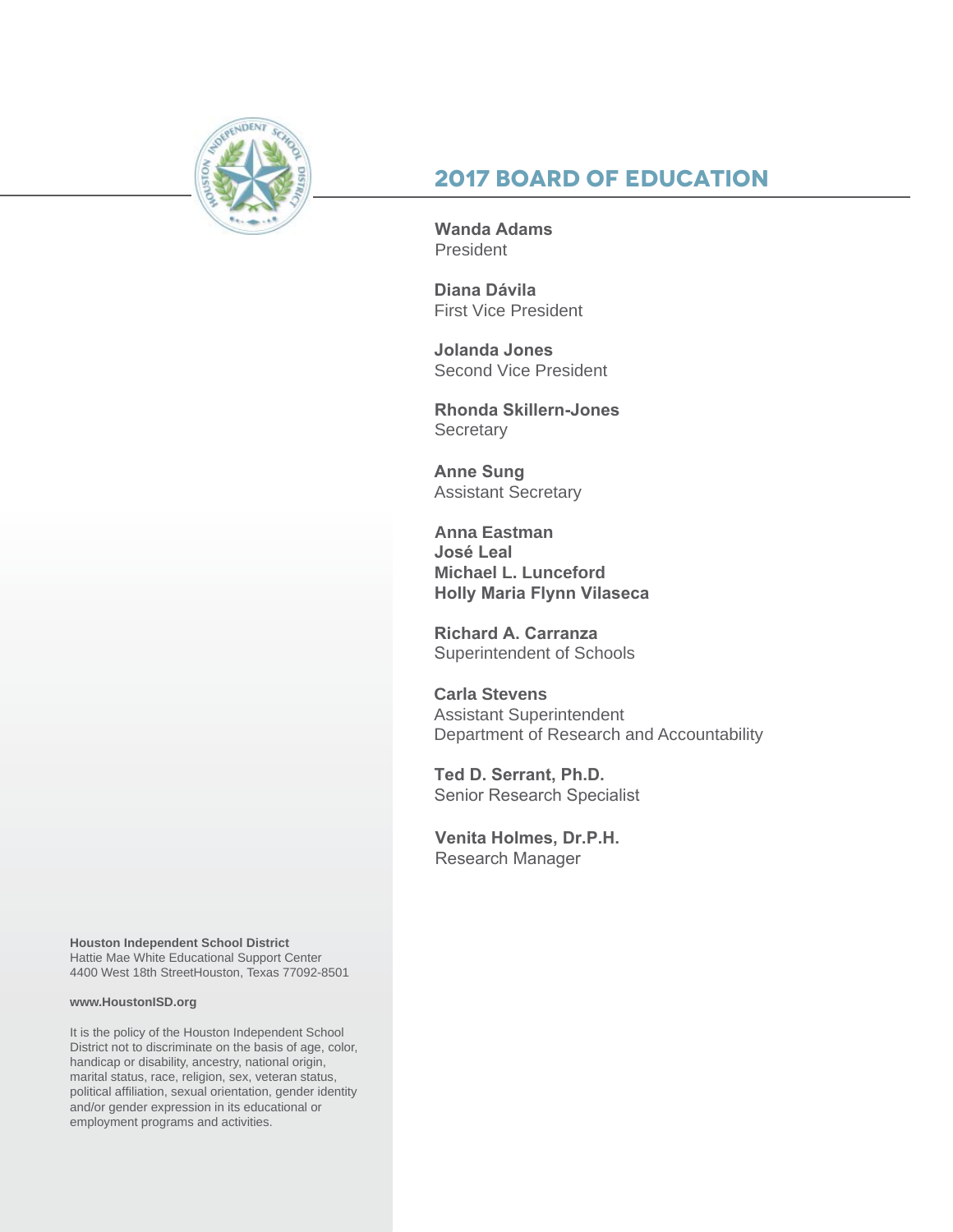## **Career and Technical Education: Prevalence, Student Performance, and Program Outcomes, 2016–2017**

## **Executive Summary**

The Houston Independent School District (HISD) offers 16 Career and Technical Education (CTE) programs that meet high school graduation endorsement requirements. CTE programs offer a sequence of courses that provides students with coherent and rigorous content aligned with challenging academic standards and relevant technical knowledge and skills needed to prepare for further education and careers in current and emerging professions (Texas Education Agency, 2107a). CTE programs enable students to graduate from high schools with skills, knowledge, and abilities required to meet the needs of a rapidly changing economy and the demands of the workplace (Saunders & Del Razo, 2014). HISD offers CTE programs and courses in the following seven areas (1) Agricultural programs; (2) Architecture, construction, manufacturing, and transportation programs; (3) Science, Technology, Engineering, and Mathematics (STEM) programs; (4) Communication and information technologies; (5) Business operations, management, and hospitality programs; (6) Human and social services; and (7) Health science programs. This is a report on CTE course enrollment among HISD students, analysis of CTE students' performance as well as CTE program outcomes for the 2016–2017 school year. For this report, CTE students were defined as students enrolled in a coherent sequence of CTE courses as coded in the Public Education Information Management System (PEIMS) for 2015–2016 and 2016–2017.

#### **Highlights**

- The number of HISD students enrolled in a coherent sequence of CTE courses increased by 2,531 (11.4%) for the 2016–2017 school year.
- Compared to their peers who were not enrolled in any CTE courses, a higher percentage of students enrolled in a coherent sequence of CTE courses met the Approaches Grade Level Standard on the 2017 State of Texas Assessments of Academic Readiness (STAAR) English II (62.4% vs. 59.9%), and U.S. History (89.2% vs. 88.6%) End-of-Course (EOC) examinations.
- The performance of CTE students in enrolled in non-sequenced courses exceeded that of students who were enrolled in coherent-sequence courses in all EOC subjects, except U.S. History.
- Students enrolled in a coherent sequence of CTE courses had a passing rate of 79.7% on the industry certification assessment for the 2015–2016 school year. Data for 2016–2017 were not available.
- A higher proportion of students enrolled in a coherent sequence of CTE courses (89.4%) graduated in 2016 compared to their HISD peers across the district (77.9%). Further, the annual dropout rate among students enrolled in a coherent sequence of CTE courses (2.5%) was lower compared to their HISD peers, districtwide (4.5%).
- Gifted and talented (G/T) identification was the strongest predictor of performance on the 2017 STAAR Algebra I, Biology, and English I EOC examinations for students enrolled in a coherent sequence of CTE courses. Limited English proficiency (LEP) was the strongest predictor of student performance on the STAAR English I and U.S. History EOC exams.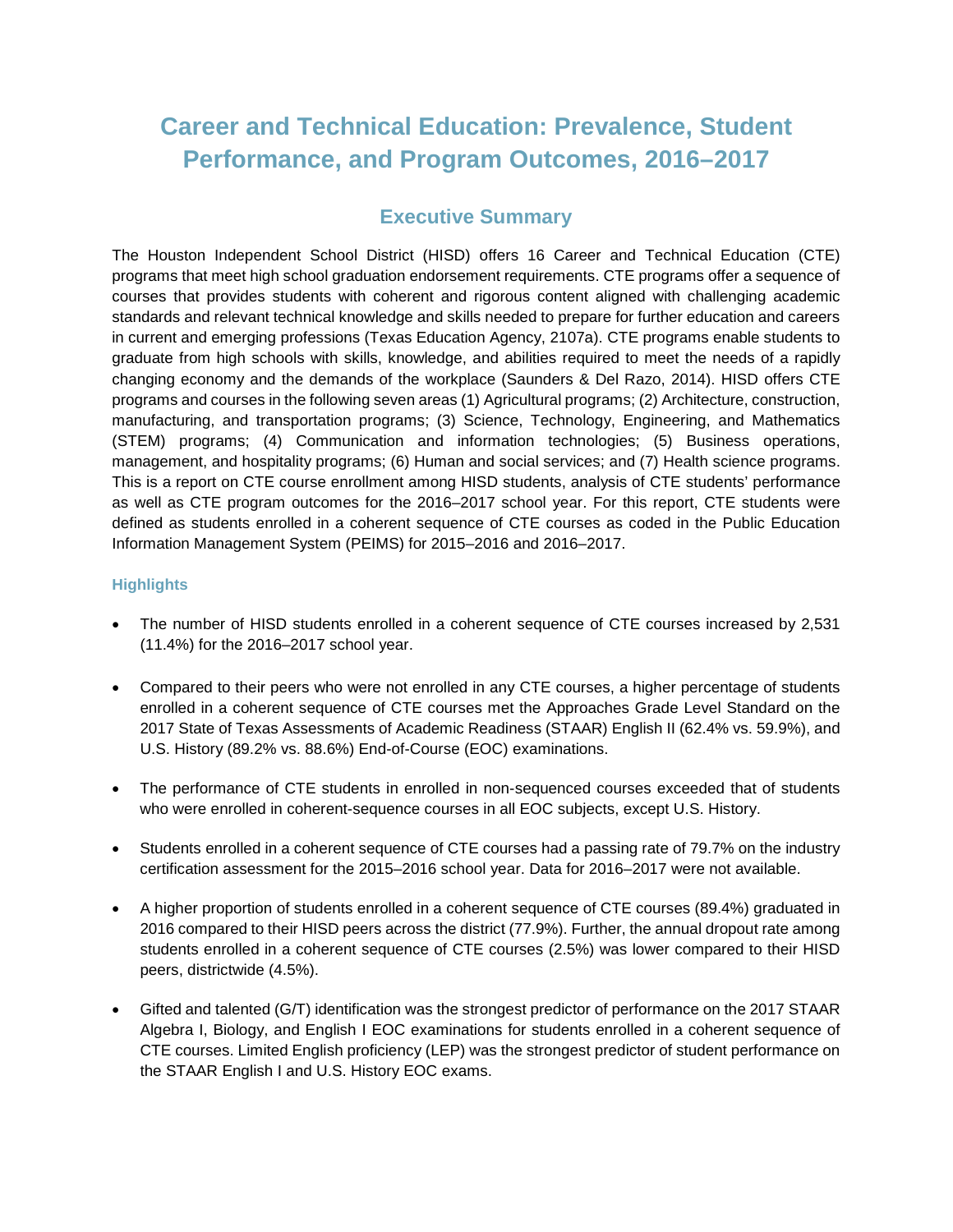• Because CTE enrollment and completion are included in the Texas Education Agency's (TEA) postsecondary school readiness index for accountability purposes, graduates enrolled in a coherentsequence of CTE courses (89.4%) were assumed to be college ready.

#### **Recommendations**

- Ensure that strategies continue to be in place to increase student enrollment in coherent sequences of CTE courses and to increase program completion because, based on the findings, students in these courses outperform their peers.
- Future studies should include students' experiences with enrollment in coherent sequences of CTE courses, and the portion of graduates who gain access into employment-related areas of study to determine the true impact of the CTE program.
- Given the better performance of students enrolled in coherent sequences of CTE courses, greater focus need to be placed on reversing the negative performance predictors for coherent sequences of CTE courses including economic disadvantaged, LEP, special education, and at-risk statuses.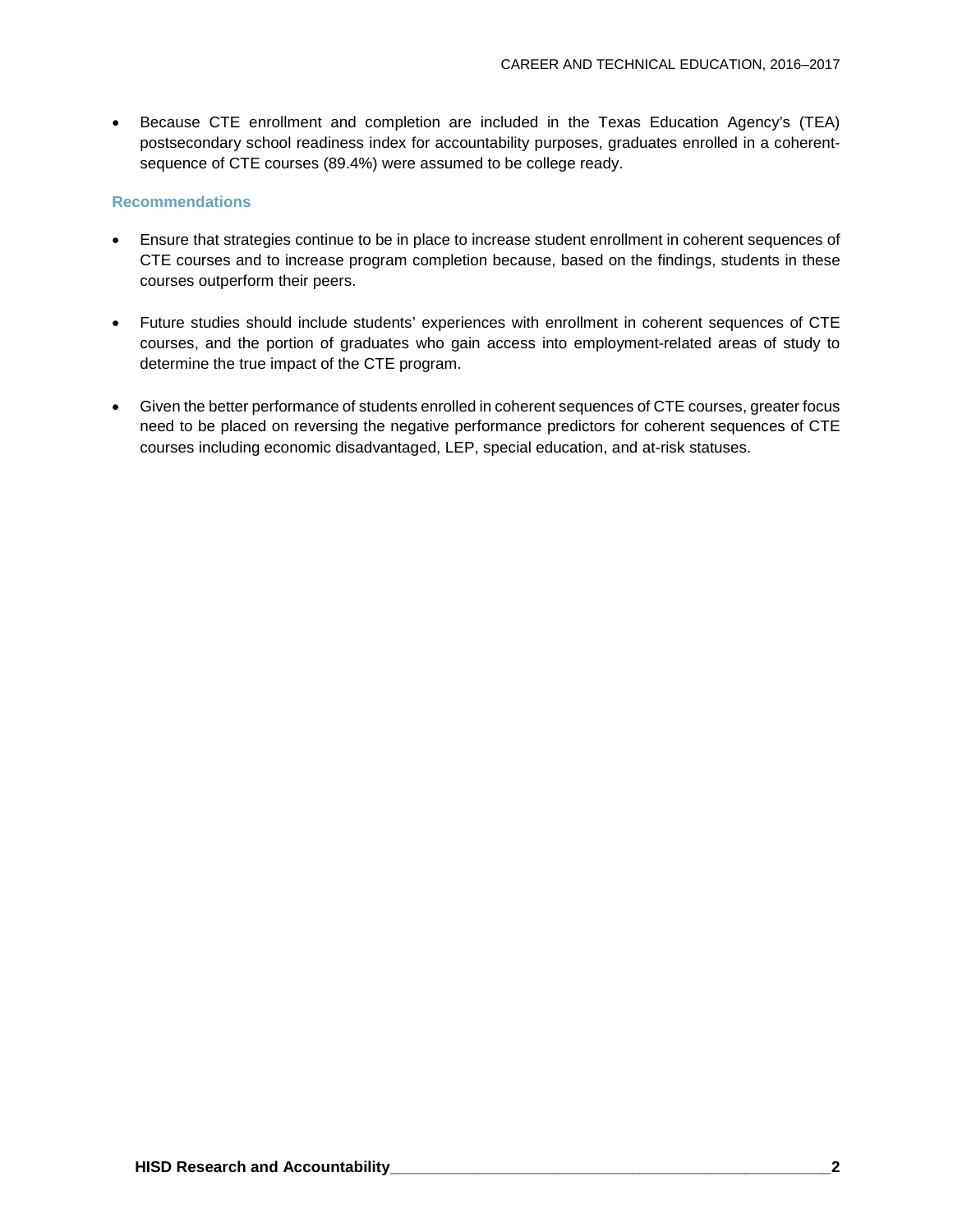## **Introduction**

Section 29.185 of the Texas Education Code (TEC) makes provision for the offer of and instruction in career and technical education programs within school districts in the State of Texas (State of Texas, 2017). The statute provides for CTE programs that lead to a postsecondary education, that meet or exceed business and industry standards (see TEC 29.187).

Career and technical education (CTE) programs offer a sequence of courses that provides students with coherent and rigorous content aligned with challenging academic standards and relevant technical knowledge and skills needed to prepare for further education and careers in current and emerging professions (Texas Education Agency, 2017a). CTE programs enable students to graduate from high school with skills, knowledge, and abilities required to meet the needs of a rapidly changing economy and demands of the work place (Saunders & Del Razo, 2014).

In writing about the best practices for academic integration into CTE, Williams (2014) identified as best practices the integration of academic concepts into CTE that prepares CTE learners for college, makes provision for intellectually-challenging studies in high-demand fields that emphasize the higher-level math, science literacy and problem-solving skills needed in further education and the work place. Best practices also involved parents and students in a guidance and advisement system that develops positive relationships to ensure completion of a CTE concentration with an approved sequence of at least four courses and an accelerated program of study (Williams, 2014). Students are to be provided with adult mentors who work with and assist them in goal setting, course selection, progress reviews, and pursuit of appropriate interventions (Williams, 2014).

There are 16 CTE programs of study that meet high school graduation endorsement requirements in the Houston Independent School District (HISD). HISD requires at least one of five endorsements to meet graduation requirements. Endorsements, also referred to as sequences, are related courses that are grouped together by content or skills set. These are grouped as (1) Agricultural programs; (2) Architecture, construction, manufacturing, and transportation programs; (3) Science, Technology, Engineering and Mathematics (STEM) programs; (4) Communication and information technologies; (5) Business operations, management, and hospitality programs; (6) Human and social services; and (7) Health science programs. Each program has a career pathway that provides a coherent, articulated sequence of rigorous CTE courses. Dual credit CTE courses can lead to associate degrees, baccalaureate degrees, and beyond. End-of-program industry-recognized certificates and/or licensures are available for most programs of study (HISD, 2016a). **Appendix A, Table A1, p. 21** identifies the 16 programs and the HISD schools where they were offered in 2016–2017, the certifications, and potential employment areas.

The purposes of this evaluation are to determine the prevalence of enrollment in a coherent sequence of CTE courses among HISD students, analyze the performance of students in these courses, and determine the performance outcomes of students enrolled in a coherent sequence of CTE courses compared to their non-CTE peers in HISD.

## **Literature Review**

Studies related to CTE have focused on its role in students' academic performance, progress, and dropout (Bosick & Dalton, 2013); preparing students for the workplace (Stone III & Aliaga, 2005); college enrollment (DeLuca, Plank, & Estacion, 2006; Lekes, Bragg, Loeb, Oleksiw, Marszalek, Brooks-LaRaviere, Zhu, Kremoda, Akukwe, Lee, & Hood, 2007); performance and outcomes (Dietrich, Lichtenberger, &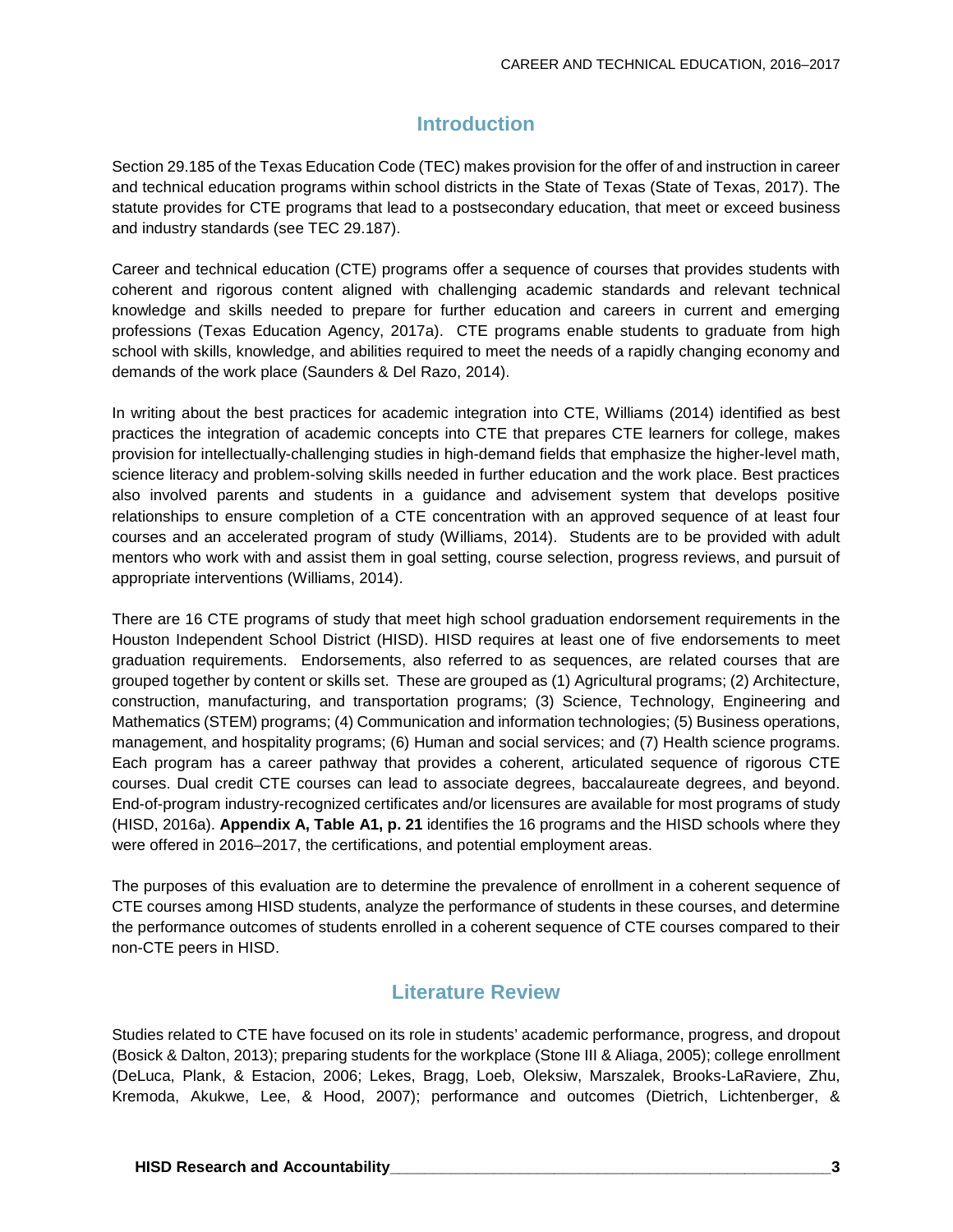Kamalludeen, 2016; Bragg & Ruud, 2007); and factors that promote motivation and academic engagement in CTE (Loera, Nakamoto, Oh, & Rueda, 2013; Lekes, et al., 2007).

Lekes, et al., (2007) studied two CTE transition programs in the state of Illinois to determine their impacts on students' outcomes. The mixed-method study investigated an Information Technology/Computer Information Sciences (IT/CIS) and a Health Alliance curricula involving 53 high schools associated with a large community college (Lekes, et al., 2007). Results showed that participation in CTE transition programs did not interfere with academic course taking. Students who participated in the CTE programs felt more prepared for transitioning to college and had greater feelings of confidence and satisfaction with their chosen careers and colleges. Students' ACT WorkKey scores were higher for CTE participants compared to their matched peers who did not participate in the Reading for Information subtest on the ACT WorkKey (Lekes, et al., 2007). More than 50 percent of CTE students transitoned from high school to one of the targeted community colleges compared to 30 percent for their non-CTE peers. CTE students felt more prepared than their counterparts for college and career transition according to follow-up surveys (Lekes, et al., 2007).

Bosick and Dalton (2013) examined the efficacy of CTE for assessing students' math learning and student dropout prevention. The results showed that when occupational courses comprised a larger percent of the total courses taken, students answered fewer math questions correctly, took relatively more occupational courses in the final two years of high school and had limited acquisition of advanced math skills and concepts. It also showed that Black and Asian students benefited more from occupational courses than White students did, and that dropouts and enrolled students earned similar numbers of occupational credits (Bosick & Dalton, 2013). The study also found a positive relationship between dropout and the cumulative number of occupational credits relative to academic credits that students took. The study concluded, however, that the dropout was mostly associated with preexisting differences between students who followed a CTE-focused curriculum and those who followed an academic-focused curriculum (Bosick & Dalton, 2013).

Phelps and Chan (2016) studied the optimization of the relationship between high school CTE dual credit and non-dual credit learners' course completion, college and labor market outcomes, and factors that influence these relationships. They found that dual credit learners had significantly better outcomes than non-dual credit CTE learners in terms of completion rates, second-year retention, and three-year graduation rates as well as earnings in 2012–2013. The study included 2,300 students from 20 high schools who completed dual credit courses between 2008 and 2010 in an Upper Midwest Wisconsin community. The study controlled for several high school and individual level factors using a hierarchical model of combined college and state K-12 data (Phelps & Chan, 2016).

When the CTE perceptions of gifted and talented and general students were compared based on their traditional high school experiences, CTE gifted and talented students appeared to have positive comments regarding teacher quality, access to materials, learning relevant content, and autonomy (Gentry, et al., 2007). Traditional school experiences were marked by lack of relevant content and meaningful applications of the content in high school courses. General students commented on the lack of quality teachers for making connections and the irrelevant learning experiences (Gentry, et al., 2007). The study involved nine of 20 center programs in which 54 students (six from each program) were selected. Two of six students were classified as talented based on their teacher assessment and the other four students were allocated to the general students' group (Gentry, et al., 2007).

A hierarchical generalized linear model was used to predict community college outcome attainment using a random sample of 7,805 direct community college entrants in the state of Illinois in 2003 (Deitrich, et al.,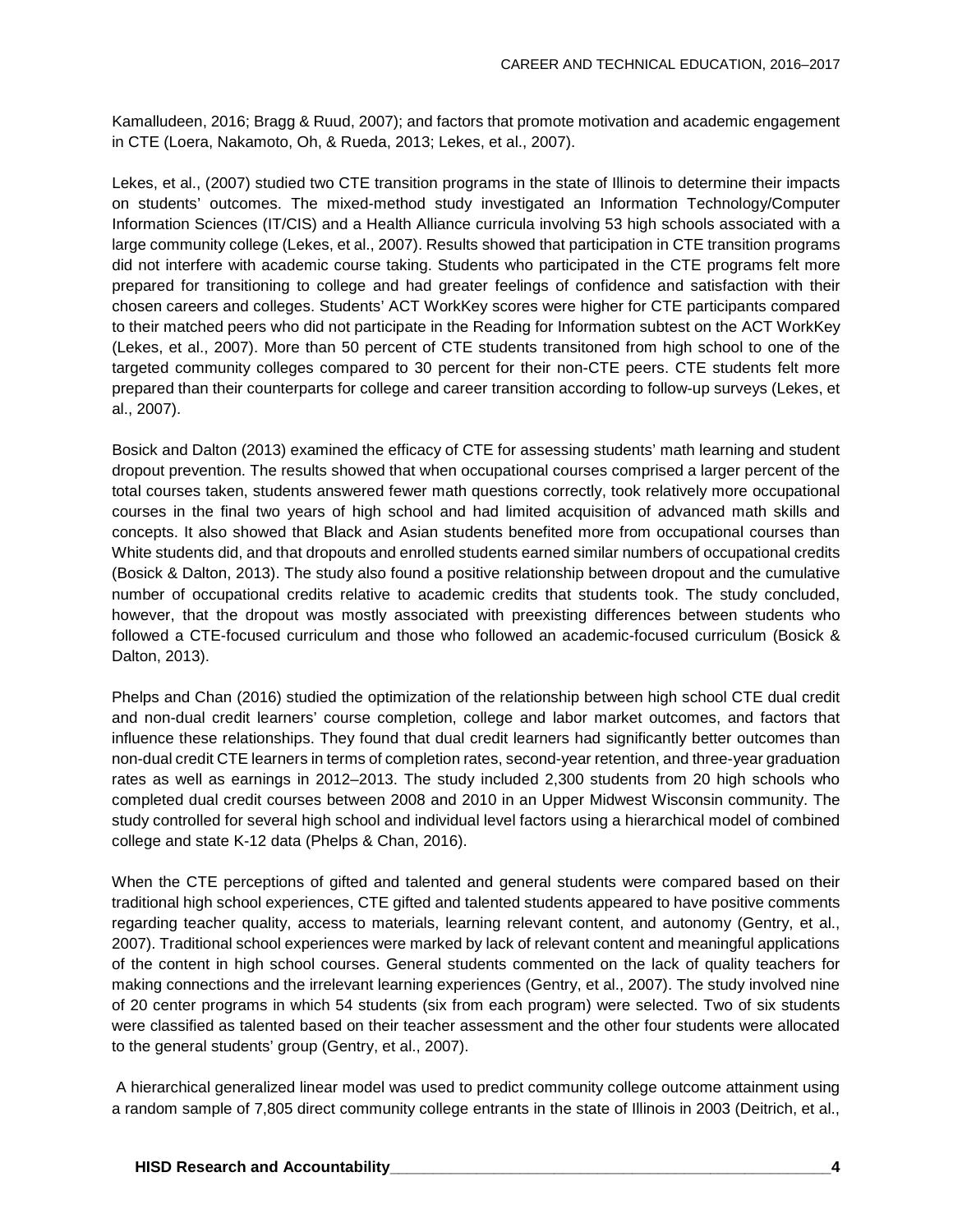2016). After controlling for various pre-college and environmental factors, community college students who participated in a high school CTE program were just as likely or more likely to attain all outcomes measures associated with the study compared to their general curriculum peers. While these students were less likely, compared with their college prep students, to transit to four-year colleges, they had greater odds in obtaining an associate degree or certificate (Deitrich, et al., 2016). High CTE participation among community college students appeared to be a viable option in increasing the number of individuals with quality post-secondary education (Deitrich, et al., 2016).

Alfeld and Bhattacharya (2012) studied CTE mature programs-of-study sites, nationally, to determine effective transition from secondary to postsecondary education or the workforce. Thirty-three percent of students in this study went on to attend a college, and when students transition to college, 45% stayed in the same programs of study they were in during high school. Eighty percent of students surveyed in this study agreed or strongly agreed that their programs of study made them focus on their studies, so they knew where they were headed (Alfeld & Bhattacharya, 2012). The mixed-method study involved one college and its feeder higher school. The result of students' interviews showed that they were positive about their experiences with the programs of study but they felt that they lacked career guidance (Alfeld & Bhattacharya, 2012).

Previous HISD evaluations of the CTE programs showed higher proportions of CTE graduates and Distinguished Achievement diploma recipients compared to their non-CTE graduate peers. They also showed higher percentages of CTE students who met standard on STAAR EOCs, and lower dropout rates among CTE students when compared to their HISD counterparts, districtwide (Houston ISD, 2016a; 2016b; 2017).

#### **Method**

This is an evaluation involving three groups of students: Students who participated in a non-coherent sequence of CTE courses, those who were enrolled in a coherent sequence of CTE courses and were on track to complete their program, and those who were not enrolled in any CTE courses during the 2016– 2017 school year. HISD students enrolled in CTE courses were flagged in the Public Education Information Management System (PEIMS) and Chancery data warehouses. **Appendix B, Tables B1** and **B2**, pp. 24 and 25 provide details. Pertinent demographic data: gender, ethnicity and race, economic status, gifted and talented identification status, limited English proficiency (LEP), special education eligibility status, and at-risk status were extracted along with students' State of Texas Assessments of Academic Readiness (STAAR) End-of-Course (EOC) exam scores in a Microsoft Access database. Microsoft Access is a data management and querying software which is part of the Microsoft Office Software suite. The PEIMS and STAAR EOC exam data contain unique identifiers which were used to link the two data sets. The PEIMS data was collected in the fall 2016 and the STAAR EOC was taken in the spring 2017. This linkage, therefore, excluded students who were not enrolled in the district during the PEIMS fall snapshots, as well as students who exited the district prior to the STAAR EOC.

Non-CTE students were included in the study sample as comparison groups. For analytical purposes, students were assigned 0 if they were not enrolled in any CTE courses, 1 if they were enrolled in one course, and 2 if they were enrolled in a coherent sequence of CTE courses consistent with their identification/designation in PEIMS. This final group was the main focus of this evaluation. All students who had a STAAR EOC exam score on Algebra I, English I and II, Biology, or U.S. History on the first administration of the tests were included in the sample. STAAR is a state-mandated criterion reference test for measuring students' academic performance and achievement. Scores for retesters were not included in the 2016–2017 data.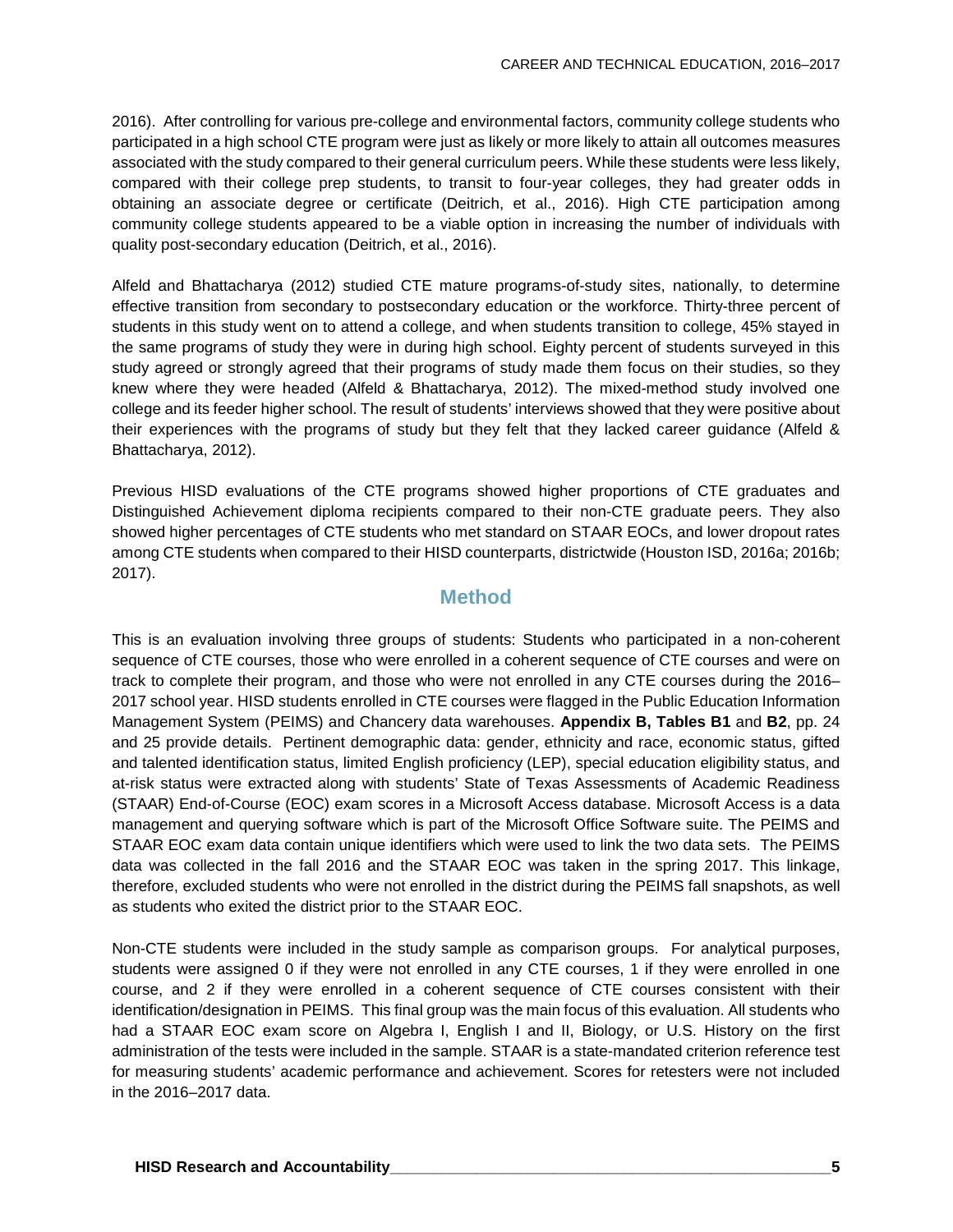Descriptive analyses were used to determine the comparative composition of the groups in the sample by gender, ethnicity or race, economic status, gifted and talented identification status, LEP, special education eligibility status, and at-risk status. Further analysis focused on CTE students who met STAAR standards based on scale scores (standardized raw scores, number of correct items on each test) students attained on these tests. The nomenclature for the 2016–2017 student standards are as follows:

- 1. Does not meet grade level
- 2. Approaches Grade Level Standard at the students' performance standard
- 3. Masters Grade Level

The passing scores on the STAAR EOC exam data are 2 and 3. A students who attained the Masters Grade Level standard, would also have attained Approaches Grade Level Standard.

Linear regression analyses were conducted on each of the STAAR EOC tests in this evaluation to predict student performance regressed on selected demographic and instructional factors - gender, ethnicity and race, economic status, gifted and talented identification status, limited English proficiency (LEP), special education, at-risk status, and enrollment in CTE using Stata version 14. Stata is a statistical software of the StataCorp LLC used to analyze quantitative data. The data met the conditions of homoscedasticity, normality, and collinearity using the Shapiro-Wilks test, the Normal Q-Q plot, and the Detrended Normal Q-Q plot, and missing data cases were treated to pairwise exclusions on the IBM Statistical Packages for Social Sciences (SPSS) software.

The study used CTE industry certification data from the HISD Chancery Ad Hoc data warehouse retrieved through Cognos - an IBM data management platform. Graduation data from the Research and Accountability Microsoft Access data files and CTE and HISD longitudinal graduation rates obtained from TEA (2016) Accountability Completion, Graduation, and Dropout Summary Report were also used. The study used, as well, the TEA Performance Based Monitoring Analysis System 2016 Report for the descriptive comparison of the performance outcomes of CTE students and HISD students, districtwide.

## **Limitations**

- STAAR EOC tests are administered at the completion of the respective course, although there are retesters, and so progress measures cannot be determined. As a result, more robust analyses, including program effects, could not be conducted. In addition, students self-selected into the CTE programs, making it a challenge to find a comparable group that did not enroll in CTE programs but with similar propensity for enrollment.
- CTE courses are designed to prepare students for college and careers. College enrollment or career decision data were not available as legitimate outcomes from which to measure the effectiveness of CTE course enrollment. However, CTE enrollment and enrollment completion are used as measures of postsecondary school readiness as part of Texas Education Agency (TEA) school accountability system and is being treated in this report as a proxy along with graduation data to assume program impact.
- CTE is not an intervention in traditional academic programs. The use of STAAR results, therefore, does not reflect the true outcome of CTE and limits the ability to determine the true impact of CTE.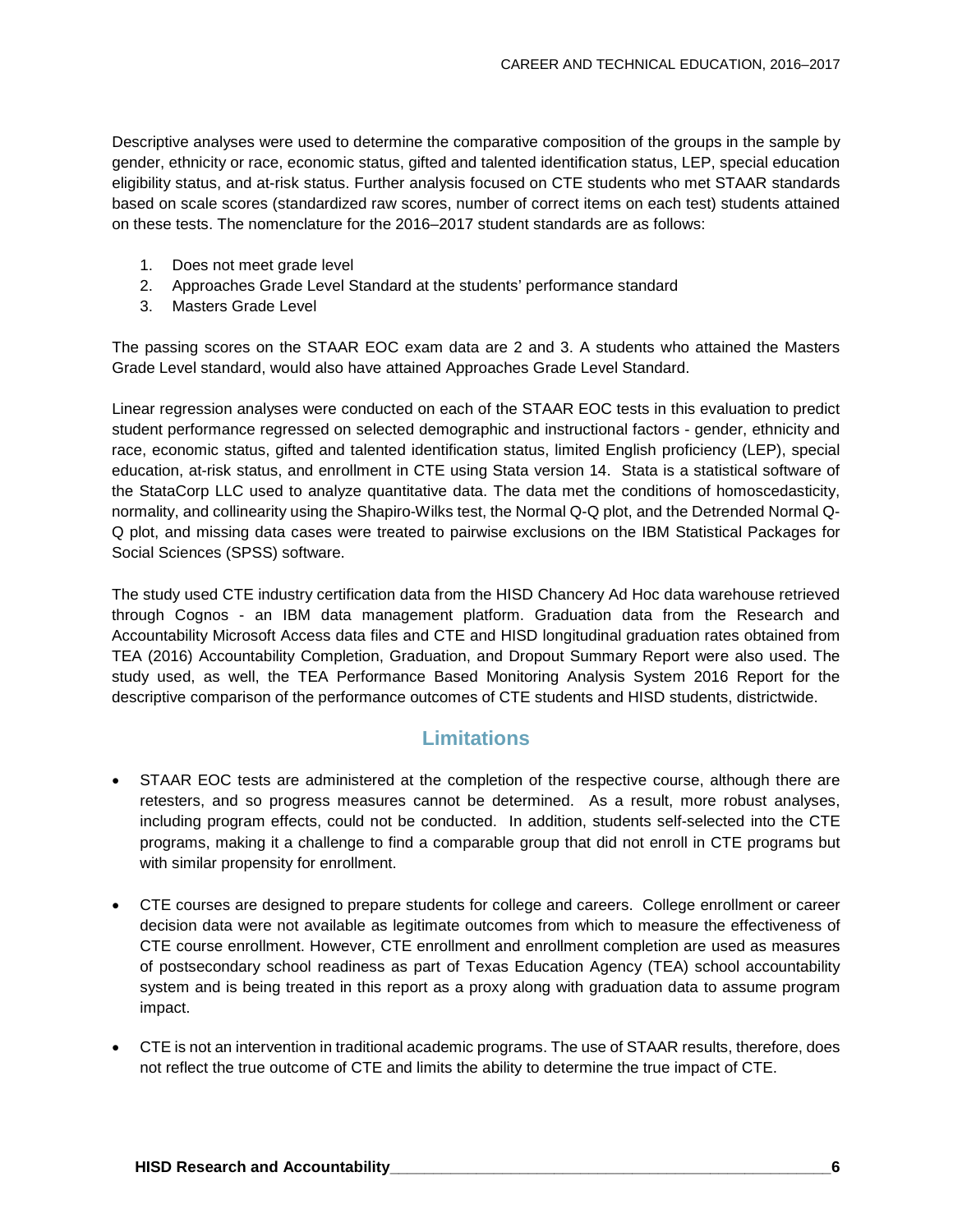#### **Results**

**What were the enrollment trends and demographic characteristics of students enrolled in HISD CTE programs from 2009–2010 through 2016-2017?**

**Figure 1** displays CTE enrollment data from 2009–2010 through 2016–2017. CTE program codes are shown in Appendix B, Table B1, p. 20**.**





Source: PEIMS fall 2016 (Department of Research and Accountability database); HISD Report 2015–2016. Note: CTE flags were revised in 2016–2017 to 0, 1 and 2 (See Appendix B, Table B2, p. 24); Figures for 2016–2017 reflect only Code 2. The use of code 3 has been discontinued.

- Overall, the number of all HISD CTE students increased by 21.8 percent over the eight-year period under review, while the number of students enrolled in a coherent sequence of CTE courses (CTE 2 & 3) increased by 78.6 percent.
- There was an 11.4 percent increase in the number of CTE students enrolled in HISD from 2015–2016 to 2016–2017 school year.
- The number of students enrolled in one or no coherent sequence of CTE courses (CTE 1) decreased by 17.8 percent during the period under review.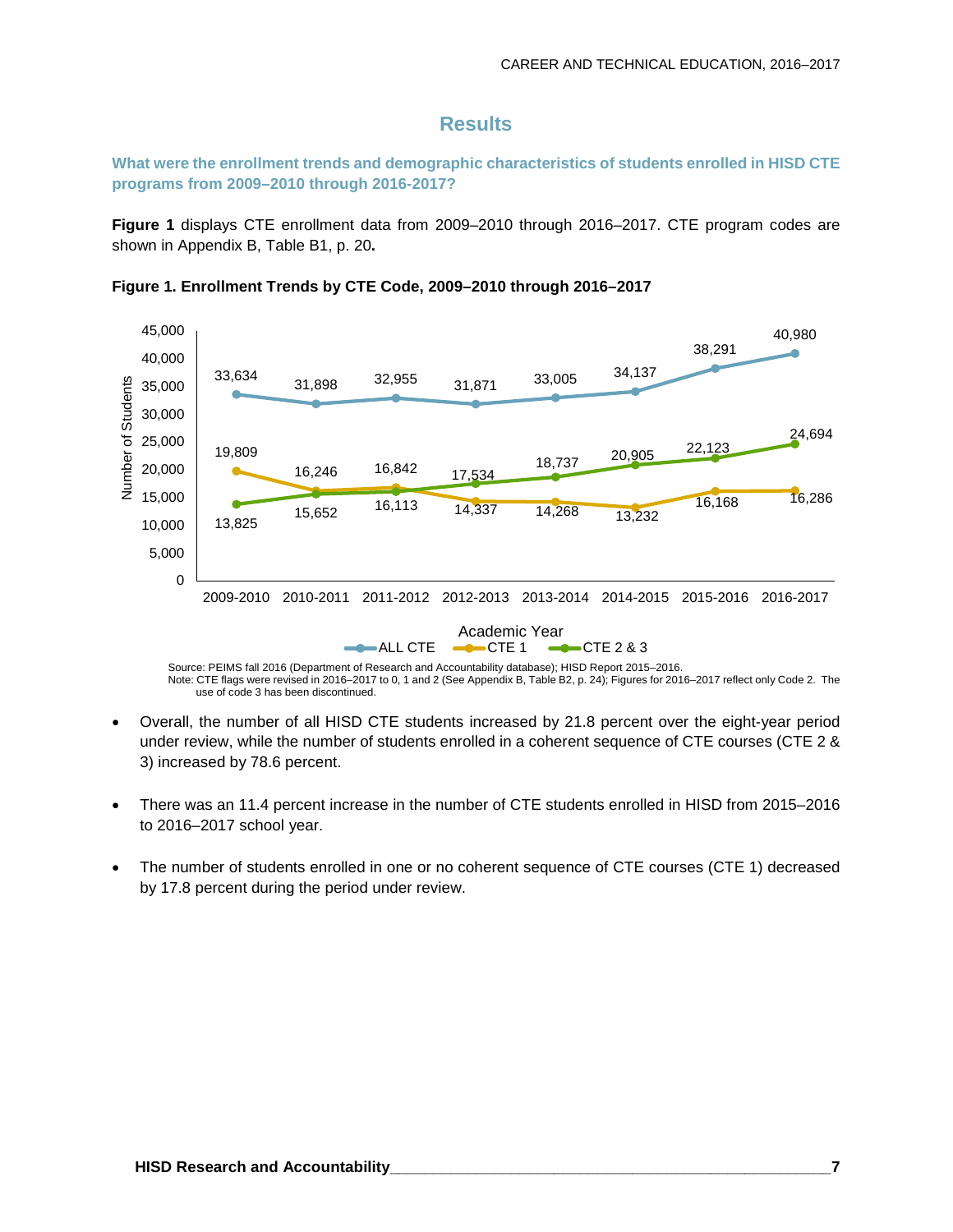**Figure 2** displays the comparative distribution of students enrolled in CTE courses for HISD sixth through twelfth-grade students. The chart disaggregates students who were in CTE non-sequenced and sequenced courses.



#### **Figure 2. Comparative Distribution of CTE and HISD 6-12th Grade Students by Demographic Groups, 2016–2017**

Source: PEIMS Fall 2016 (Department of Research and Accountability Access Database Note: Seq. = Sequenced; Hisp. = Hispanic; SpEd = Special Education; G/T = Gifted and talented; the total CTE Enrollment was N = 24,694 and HISD  $6^{th}$  – 12<sup>th</sup> grade was 95,378

- A slightly higher proportion of boys compared to girls in the overall HISD 6<sup>th</sup>- through 12<sup>th</sup>- grade student population were enrolled in CTE courses during the 2016–2017 school year.
- A higher proportion of at-risk (74.6%) and economically-disadvantaged (74.1%) students were enrolled in CTE coherent sequence courses compared to the proportion of their peers in non-sequenced CTE courses and in the overall HISD student population for 2016–2017.
- Most students enrolled in a coherent sequence of CTE courses were either Black (27.8%) or Hispanic (62.7%). The proportion of both groups enrolled in a coherent sequence of CTE courses were higher than the proportion of their ethnic peers in the general HISD student population during the 2016–2017 school year.

#### **What were key CTE program initiatives implemented in HISD during the 2016–2017 academic year?**

Under the umbrella of the Career Readiness department, HISD provided career awareness and technical education experiences to students in the 2016–2017 school year. Some key initiatives included: Broadening Work-Based Learning Opportunities through Business Partnerships, Providing Career Awareness to Elementary Students, Increasing Career Exploration Experiences for Middle School Students, and Providing Print and Online Resources for Students and their Families.

In addition to these key initiatives, the Career Readiness department offered a variety of programs through Career and Technical Education (CTE) coursework from which students could select a career pathway of study. Career pathways guide students in course selection regardless of their abilities, talents, or desired levels of education. By taking CTE courses, students are given opportunities to participate in hands-on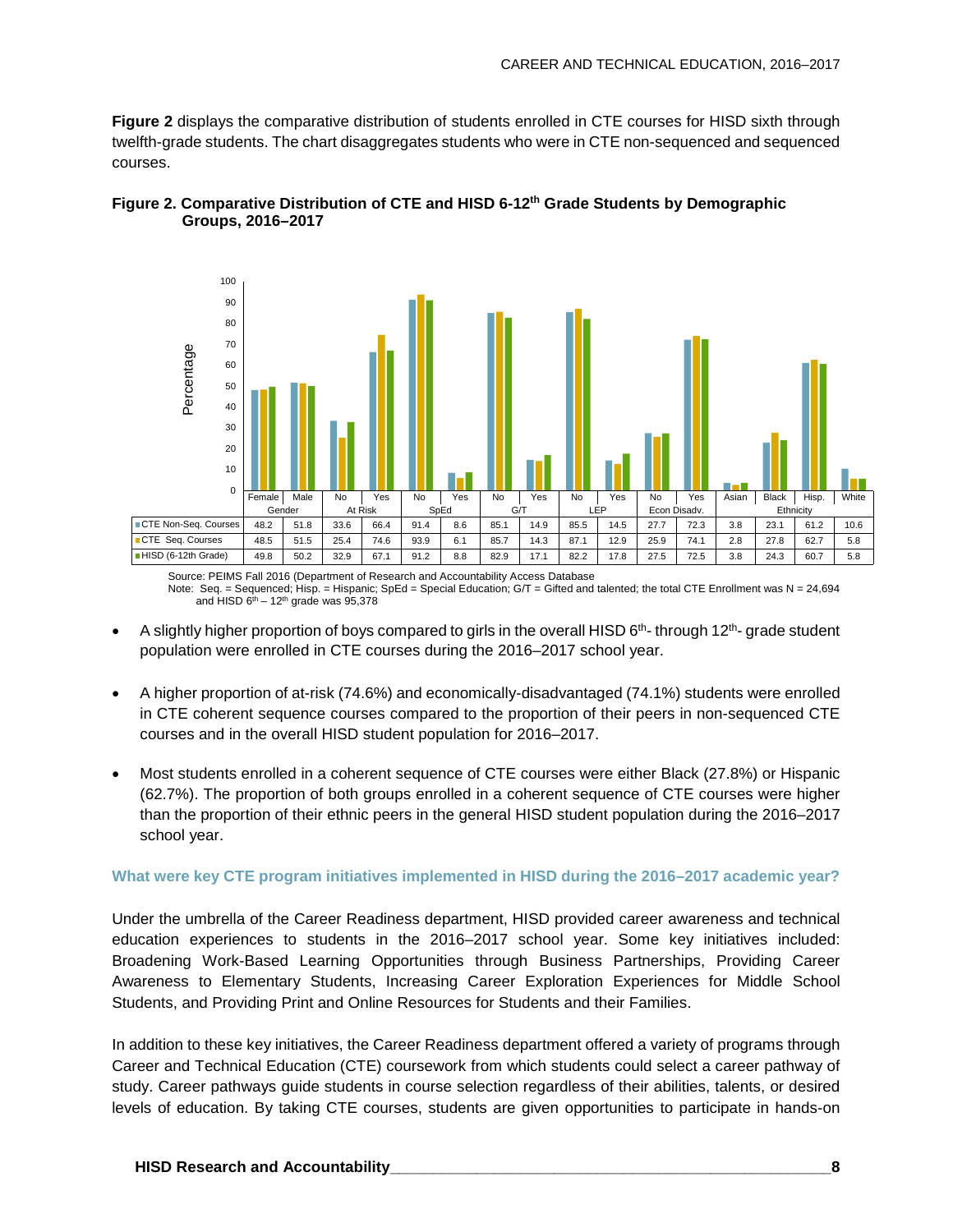training within their career pathway of interest. As such, HISD students engage in opportunities to explore career options and prepare for the workforce and/or post-secondary education. Additionally, several campuses offered dual credit courses to enhance their CTE pathways. The initiatives ensure that all CTE students develop career awareness within their selected course of study and receive exposure to professional experiences to develop mastery, confidence, and leadership skills. The following provides additional details regarding key initiatives in Career Readiness:

#### *Broadening Work-Based Learning Opportunities through Business Partnerships:*

Business partnerships provide students with enriching learning experiences, including one-on-one mentoring and real-world work opportunities. CTE students are invited to participate in field trips, site visits, and internships at local businesses. These businesses recognize the need to expose local students to various aspects of the world of work and the importance of on-the-job training experiences. Such experiences in 2016–2017 included serving as interns at Texas Children's Hospital and Methodist Hospital and job shadowing at the Houston Emergency Center. HISD business partners, including Vaughn Construction, S&B Engineers, Lone Star College, Walmart, CVS Pharmacy, Exxon, Houston Community College, Kroger, Mustang CAT, Baker Hughes, and International Trucks of Houston continue to partner with district high schools to provide assistance such as paid and unpaid internships for students, classroom speakers, facility tours, teacher externships, and financial and human capital support for the annual When I Grow Up Career EXPO, hosted by the Career Readiness department.

#### *Providing Career Awareness to Elementary Students:*

HISD elementary school students are exposed to career exploration presentations to increase their career awareness and peak interest in various careers within the local labor market. The Career Cowboy provides students with interactive, music-filled demonstrations with information about various professions. Students also participate in activity stations and hands-on demonstrations that help them begin to develop connections between their skills, interests, and future career choices. In 2016–2017 year, the Career Cowboy visited 34 Elementary Schools and engaged 11,891students in the Career Ready Wagon, a converted school bus filled with hands-on interactive stations in career exploration. Since 2012, the Career Ready Wagon program has exposed 46,315 students to career awareness activities.

#### *Increasing Career Exploration Experiences for Middle School Students:*

In 2016–2017, HISD increased middle school enrollment to 2,784 in three hybrid courses: Professional Communications, Principles of Information Technology, and Concepts of Engineering. The courses are designed to provide high school level credit in Information Technology or Engineering, while at the same time providing a specific curriculum that allows students to explore their own interests and aptitude as related to careers. Students are then able to make more informed decisions about their high school and endorsement choices.

#### *Providing Print and Online Resources for Students and their Families:*

The Career Readiness Department maintains an engaging and up-to-date online platform (website) and provides printed and online career program materials (Career Program booklet) to better inform students, parents, teachers, and business partners about career programming throughout the district. The website presence is audience driven and targets three audience groups through key functions: PLAN (Students and Families), PREPARE (Teachers), and Partner (Businesses). The site can be visited at the following link: http://www.hisdcareerreadiness.org. Information regarding descriptions of Career and Technical Education Programs of study available can be found at the following link:

http://www.hisdcareerreadiness.org/plan/programs/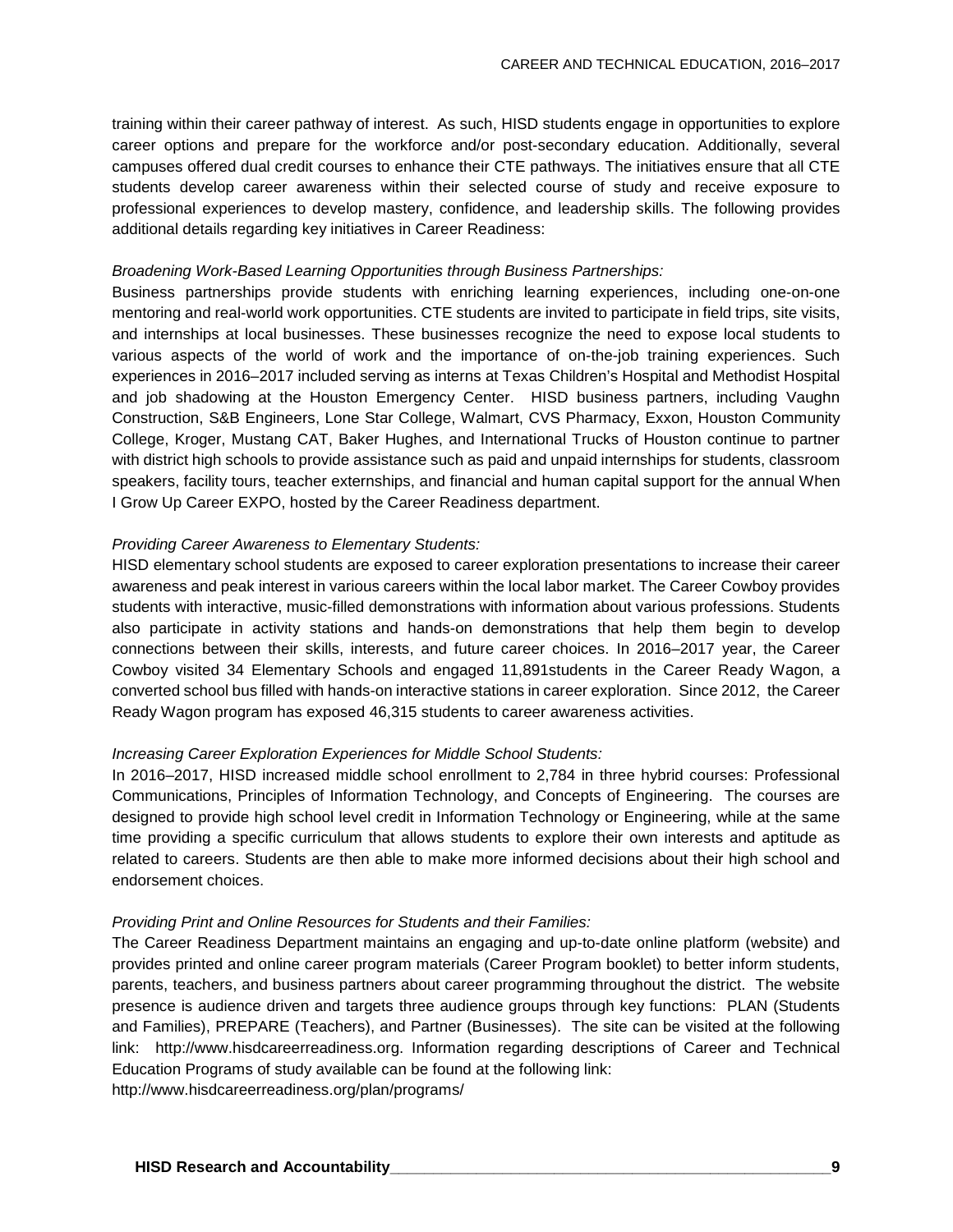#### *When I Grow Up Career EXPO*

During the 2016–2017 school year, the Career Readiness department held the fifth annual When I Grow Up Career EXPO to allow area students to explore career options and develop an awareness of the career opportunities available to them in Houston and Gulf Coast region. The free event included hands-on demonstrations, interactive presentations, and student competitions and was open to all K-12 students, parents, and the local community at large. The accomplishments of district CTE students were showcased as well as business and industry career opportunities available in the Houston and Gulf Coast region. Over 90 businesses and approximately 5,000 people attended the 2016–2017 event.

#### *Career and Technology Student Organizations (CTSO)*

CTE students are encouraged to join student organizations that are directly related to their selected career pathway. These organizations offer students opportunities to develop leadership and teamwork skills that help prepare them for the workforce and/or for postsecondary education and training. HISD has developed several partnerships with local, regional, and national professional organizations to allow school-level student organizations to participate fully in related activities of these organizations and to benefit from their professional memberships. Some of these organizations include the Business Professionals of America (BPA), Future Business Leaders of America (FBLA), Family, Career and Community Leaders of America (FCCLA), Health Occupations Students of America (HOSA), Skills USA, and the Technology Student Association (TSA). In the 2016–2017 school year, 4,376 students participated in district CTE student organization activities.

#### **How did the performance of students enrolled in a coherent sequence of CTE courses compare with their HISD peers on the 2017 STAAR EOC assessments?**

**Figure 3** shows the comparative proportion of HISD non-CTE and students enrolled in a non-sequenced CTE course or a coherent sequence of CTE courses who met the Approaches Grade Level standard on the 2017 STAAR End-of-Course (EOC) tests.

#### **Figure 3. Comparative Percentage of HISD Non-CTE and CTE students Who Met or Surpassed Approaches Grade Level Standard for 9th through 12th grade, STAAR EOC Exam, 2016– 2017**



Source: HISD Student 2016–2017 PEIMS (Department of Research and Accountability Access database): STAAR EOC Spring Test Files, 2016–2017. Note: Data is based on first-time testers.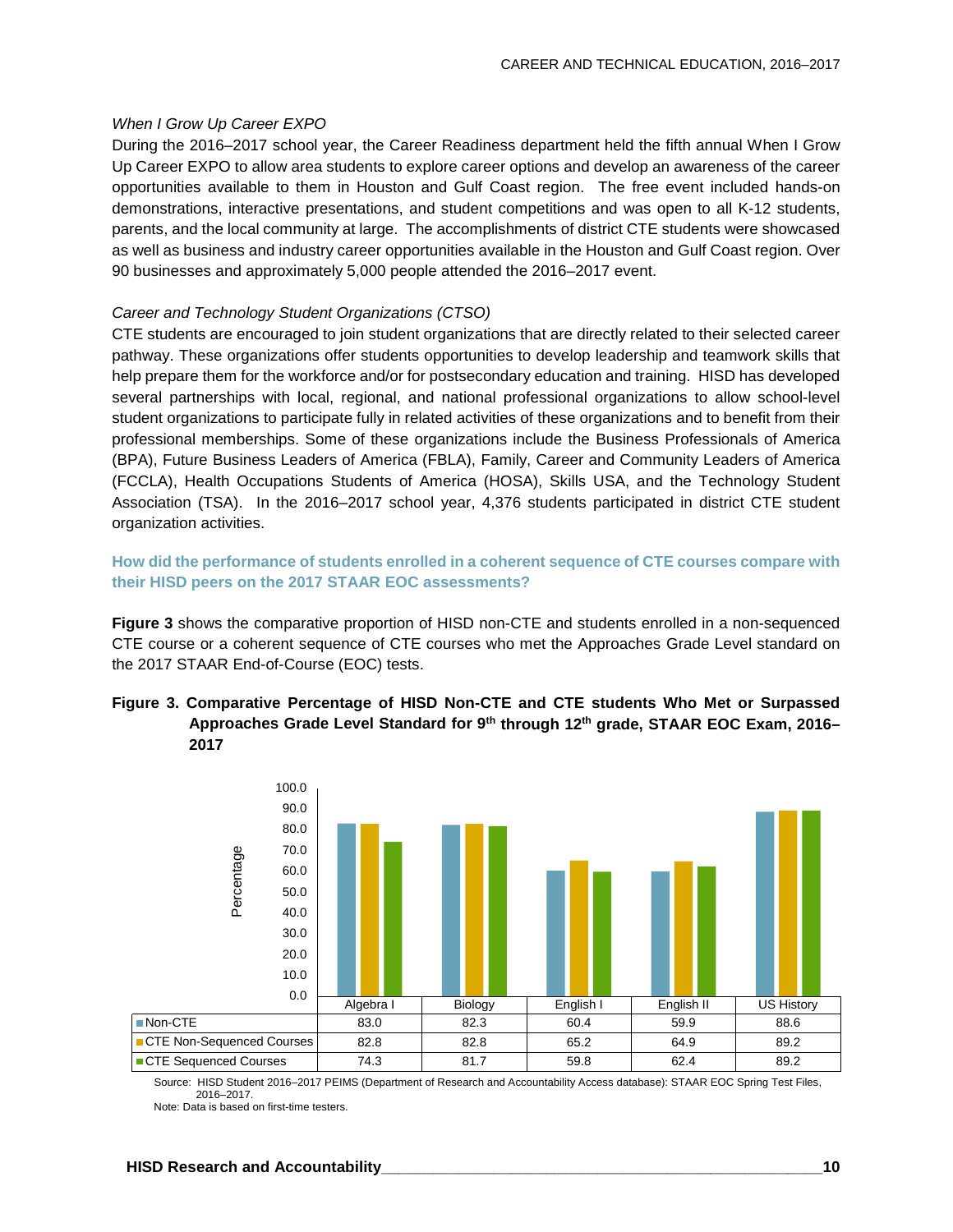- The proportion of students who met Approaches Grade Level standard on all the 2017 STAAR EOC subject assessments was lower for those enrolled in any coherent sequence of CTE courses except English II and U.S. History compared to those who were not enrolled in any CTE courses. The data are shown in Figure 3.
- Figure 3 shows a higher proportion of students enrolled in a non-sequenced CTE courses met the Approaches Grade Level standard on the 2017 STAAR Biology, English I, English II EOC, and similar for U.S. History EOC assessments compared to students who were enrolled in a coherent sequence of CTE courses.

**Figure 4** shows the proportional distribution of students who met Approaches Grade Level standard by STAAR EOC subjects and study groups. **Table C1** in **Appendix C**, p. 26 provide the corresponding number of students tested.



#### **Figure 4. Percentage of HISD 9th- through 12th-Grade Students in Non-CTE, Coherent Sequence of CTE, and Non-Sequenced Courses Who Met Approaches Grade Level Standards on the 2016 and 2017 STAAR EOC Assessments**

Source: HISD PEIMS (Department of Research and Accountability) Access Database, 2015 and 2016 and STAAR EOC assessment results data files, 2016 & 2017.

Note: 2016 data include first-time testers and retesters, for 2016, Data was based on the 2016 STAAR EOC Assessments Level II Student Standards and the 2017 Approaches Grade Level Standard.

- Compared to 2016, a higher proportion of students in all evaluation groups met the Approaches Grade Level standard on 2017 STAAR Algebra I, English I, and English II EOC exams.
- The proportion of students who met Approaches Grade Level standard between 2016 and 2017 decreased for STAAR Biology and U.S. History EOC among all evaluation groups.
- A higher proportion of students enrolled in a coherent sequence of CTE courses met the 2017 Approaches Grade Level Standard on the STAAR Algebra I (74.3%), English I (59.8%), and English II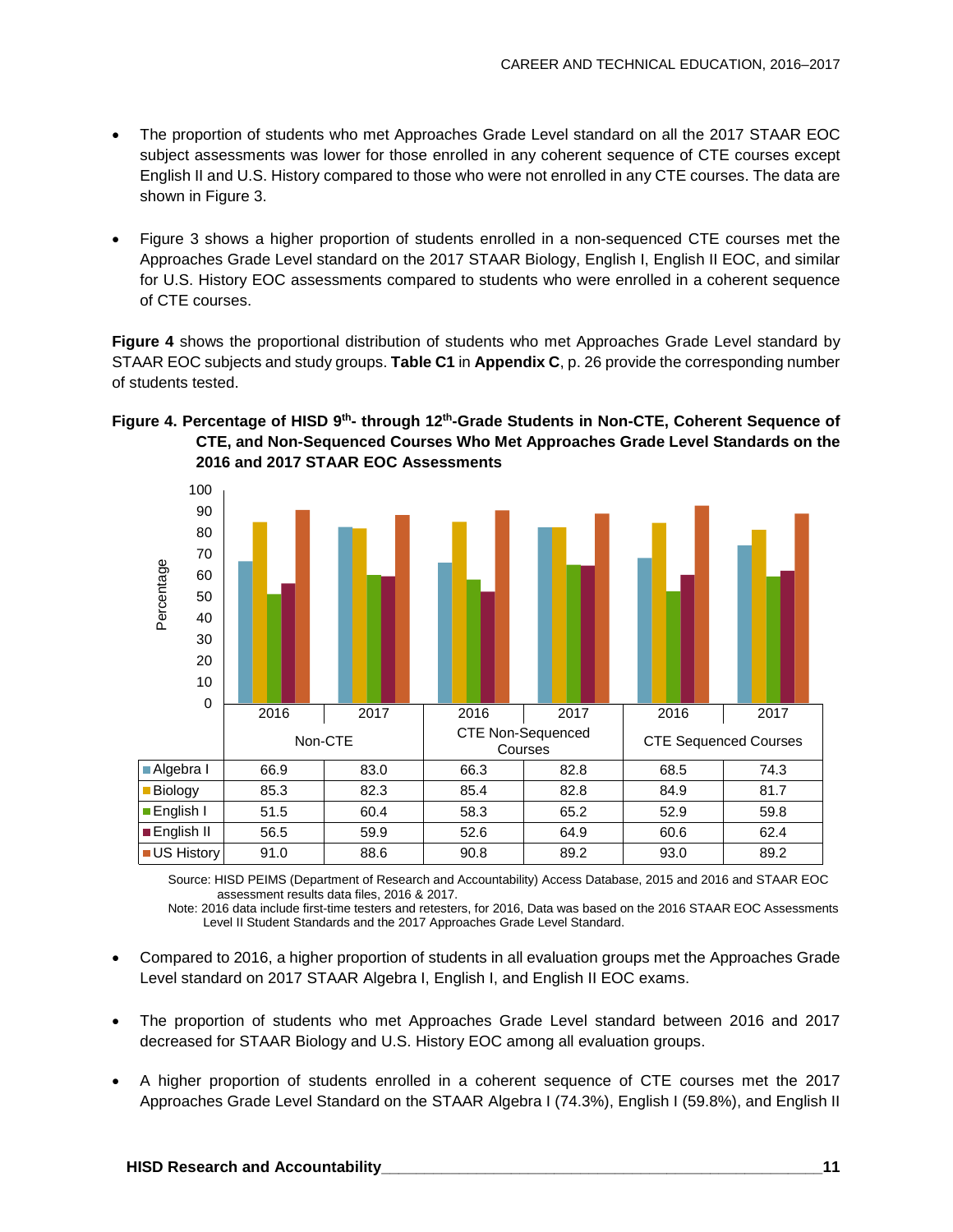(62.4%) EOC assessments compared to their 2016 coherent sequence CTE peers who met standard at 68.5 percent, 52.9 percent, and 60.6 percent, respectively.

#### **CTE Student Certification**

Students could receive an industry certification, license or Occupational Competency Assessment on successful completion of their CTE courses or programs. **Appendix D**, p. 27 describes the certifications. Students can also earn a performance acknowledgement on their high school diplomas for earning a nationally or internationally recognized business or industry certification or licensure (Houston ISD, 2017).

Data provided by the Career Readiness Department showed that 5,769 CTE certifications were earned among students in 25 HISD schools. **Table D1** (p. 28) shows the type and distribution of certificates by schools. Of these, 79.7 percent were certification passes in 2015–2016. **Figure 5** shows the distribution of these certificates by school for students enrolled in the HISD CTE courses. Data for the 2016–2017 school year was not available.





Note: \*Less than five students tested

- According to Figure 5, nine CTE schools had certification pass rates of between 98 and 100 percent.
- Seven schools had certification pass rates between 75 and 97 percent, while two had between 50 and 74 percent.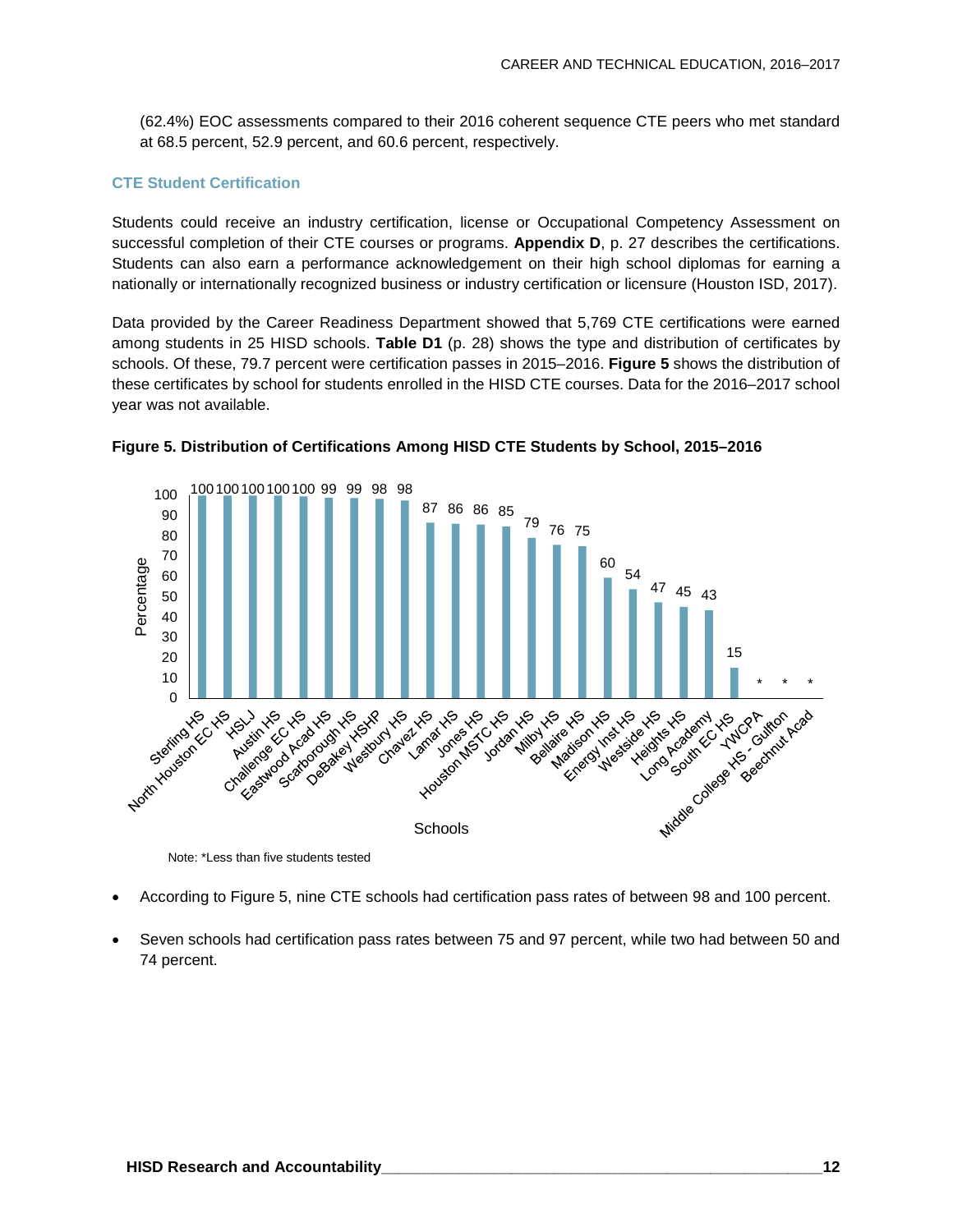**What were the longitudinal graduation and annual dropout rates for students enrolled in a coherent sequence of CTE courses compared to HISD students, districtwide, Class of 2015 and Class of 2016?**

#### **Longitudinal graduation rates**

The longitudinal graduation rates are the proportion of students from a cohort of first-time ninth-grade students who completed their high school education by the anticipated graduation year. **Figures 6** and **7** show the four-year longitudinal graduation rates by number and percentage of CTE students and all HISD students for 2015 and 2016. Graduation rates have a one-year lag before publication. The CTE data does not include students who were not enrolled in a coherent sequence of CTE courses.





Source: TEA 2015 and Class of 2016 Four-Year Longitudinal Summary Report. Note: No statutory exclusions were applied. Data align to State Performance Based Monitoring Analysis System.

• The number of CTE students in a course-sequenced program who graduated from HISD in 2016 declined by 7.4 percent from 3,417 in 2015 to 3,163 in 2016. The number of HISD students graduating from the same cohort increased by 4.0 percent from 9,219 to 9,580.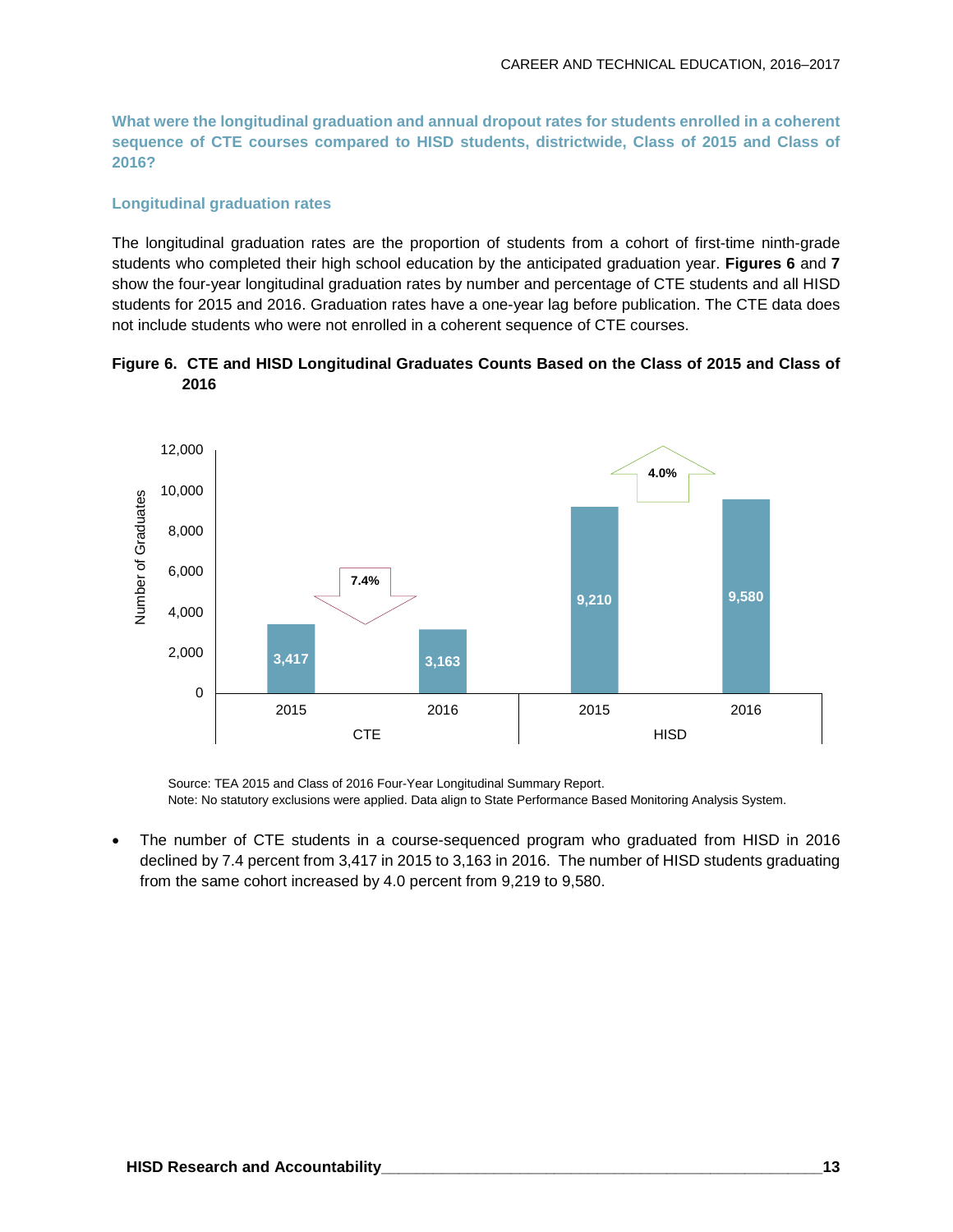

**Figure 7. CTE and HISD Longitudinal Graduation Rates Based on the 2015 and 2016 Ninth-Grade Class Cohorts**

Source: TEA Class of 2015 and TEA 2016 Four year longitudinal Summary Report Note: No statutory exclusions were applied. Data align to State Performance Based Monitoring Analysis System.

- For both the Class of 2015 and Class of 2016, a higher proportion of CTE students graduated compared to the graduation rates for students in the overall HISD population for the corresponding period.
- The percentage of CTE students who graduated from among the HISD Class of 2016 was 89.4 percent compared to 90.5 percent for the Class of 2015 students.
- The overall percentage of HISD Class of 2016 students who graduated (77.9%) was lower than those who graduated from the Class of 2015 (79.3%) students, using rates calculated for federal accountability purposes.

#### **Annual Dropout**

A dropout is a seventh- through twelfth-grade public school student, in a particular year, who does not return the following fall, and who has not been expelled, has not graduated, has not received a General Educational Development (GED) certificate, has not continued school outside the public-school system, had not begun college, or died (see TEA, 2017, March). The annual dropout rate, therefore, is the percentage of students who dropped out of the grades 7-8, grades 9-12 or grades 7-12 during a school year. **Figure 8** shows comparative dropout rates for students in grades 9-12 enrolled in CTE courses and for HISD, overall, for the 2014–2015 and 2015–2016 school years (TEA, 2016). Published dropout data have a one-year lag.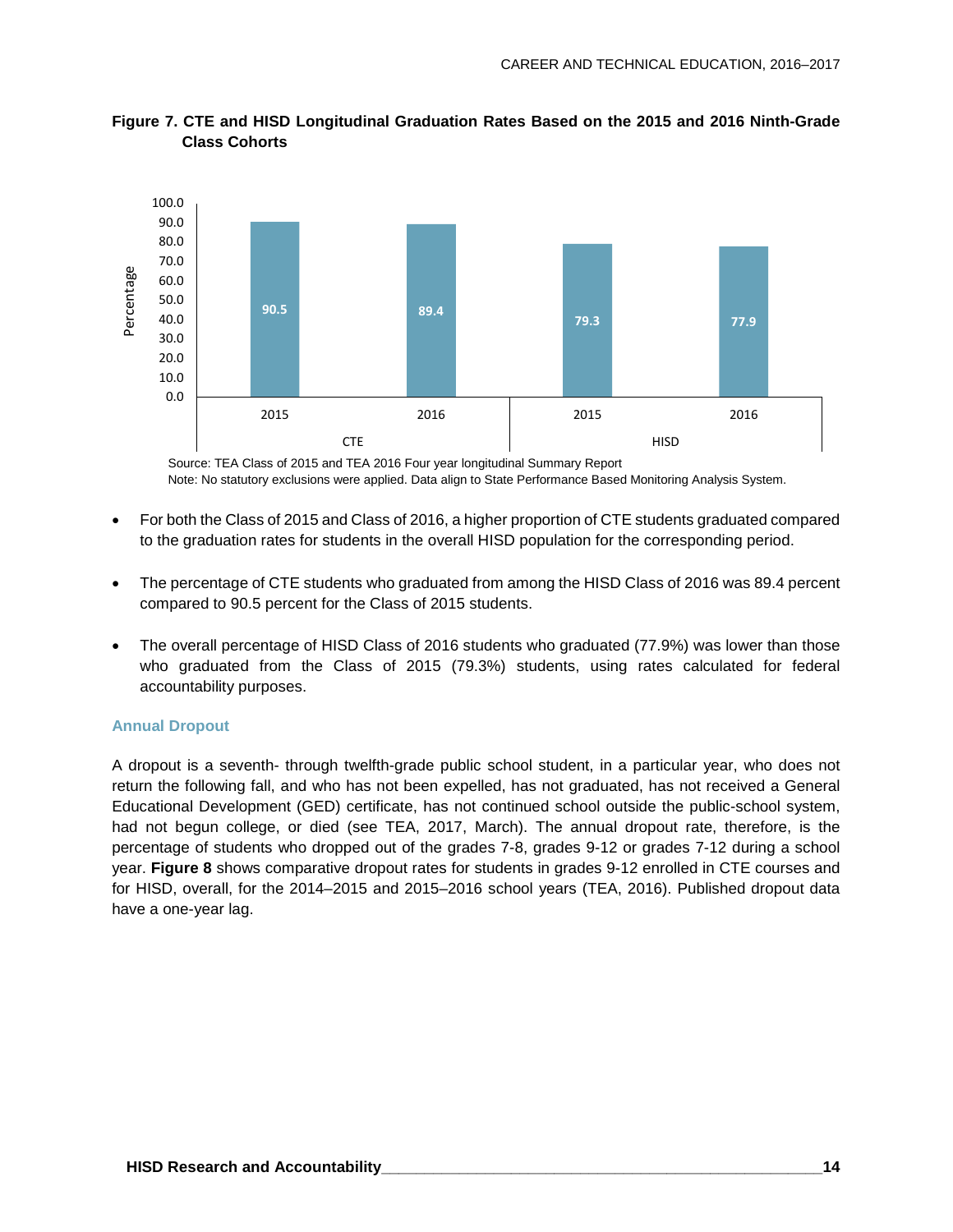

**Figure 8. CTE and HISD Annual Dropout Rates, Ninth Through Twelfth Grade, 2014–2015 and 2015– 2016**

Source: TEA 2014–2015 and 2015–2016 Annual Dropout Summary Report

- The annual dropout rate among HISD students, overall, was almost twice as high as it was among students enrolled in a coherent sequence of CTE courses in 2015–2016.
- The annual dropout rate for students enrolled in a coherent sequence of CTE courses increased by 0.5 percentage points during the 2015–2016 school year, while it decreased by 0.1 percentage points among HISD students, overall.

#### **Graduation Diplomas**

Based on the level and quality of credits acquired during high school, twelfth-grade students could earn one of five types of diplomas. These are completion of Individualized Education Plan (IEP) Regular/Minimum, Recommended, Distinguished Achievement, and Foundation High School Program (**Appendix E, Table E1,** p. 29).

- Most student enrolled in a coherent sequence of CTE courses graduated with Recommended Diplomas (76.1%) in 2016, which was 6.3 percentage points lower compared to students enrolled in a coherent sequence of CTE courses and who graduated in 2015. However, in 2015–2016, the percentage of CTE graduates was 4.6 percentage points higher than the number of total HISD students who graduated with Recommended Diplomas.
- The percentage of students enrolled in a coherent sequence of CTE courses who graduated with a Distinguished Achievement diploma increased from 5.3 percent in 2015 to 7.5 percent in 2016, an increase of 2.2 percentage points compared to the overall district increase of 1.5 percentage points for the corresponding period.

#### **Regression Analysis**

Linear regression analyses were conducted to predict students' performance on the 2017 STAAR Algebra I, Biology, English I and II and U.S. History EOC assessments. Details of the analyses are found in **Appendix F, Tables F1 – F5,** pp. 30 and 31. The scores were regressed for subjects by students' gender,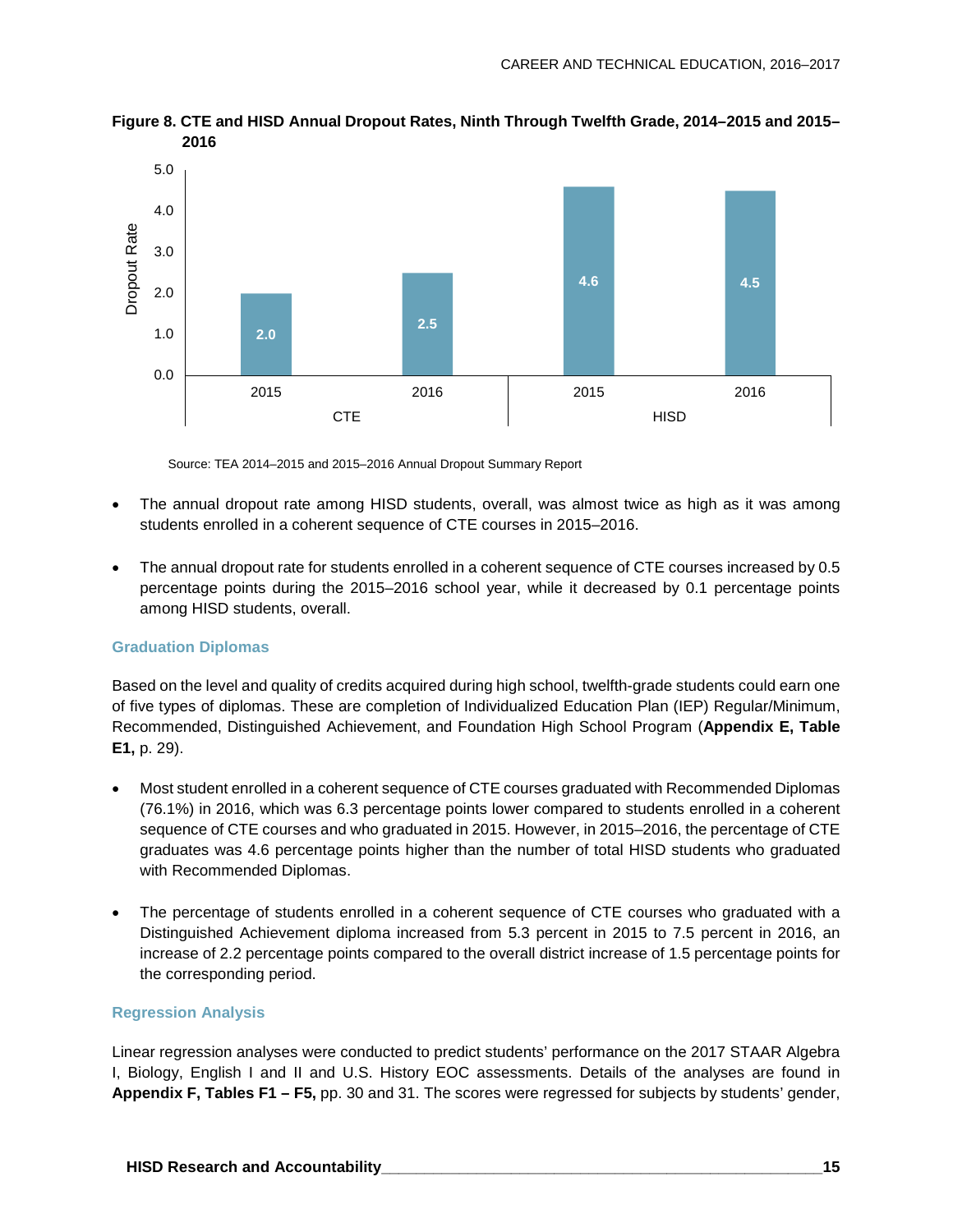economically-disadvantaged status, LEP, special education eligibility status, gifted and talented (G/T) identification, at-risk status, and career and technical education (CTE) designation.

#### **Algebra I**

- The regression model accounted for 24.7 percent of the variance in the 2017 STAAR Algebra I EOC assessment, with a statistically significant ( $p < .001$ ) constant or mean of 3993.1 scale score points (ssp) (Table F1, p. 30).
- Students' G/T identification status had the largest positive variance (419.1) on the Algebra I scale score. Gender also had a positive variance in favor of females at 41.0. Both variances were statistically significant ( $p < .001$ ). CTE designation also had a statistically significant positive variance of 26.5 ssp on Algebra I.
- All other factors in the model had negative variances on the Algebra I scale score: LEP (-160.2 ssp); special education (-296.1 ssp) and at-risk (-250.9 ssp). All were statistically significant at p < .001, except students' economically disadvantaged status. It was not significant ( $p = .54$ ).

#### **Biology**

- Overall, the regression model accounted for 47.2 percent of the variations in the 2017 STAAR Biology EOC test with a statistically significant constant or mean scale score of 4364.3 (p < .001) (**Table F2**, p. 30).
- Student G/T identification status had the largest and only positive variance (498.7 ssp) on the STAAR Biology EOC. It was statistically significant ( $p < .001$ ). All other factors in the model had negative variance on the STAAR Biology EOC scale scores, with gender having the smallest variance at -22.7 ssp. The other factors were economically disadvantaged (-97.2 ssp); LEP (-244.4 ssp); special education (-332.3 ssp); and at-risk (-366.4 ssp). All factors in the model, except CTE designation, were statistically significant (p < .001). CTE designation was negative though not significant.

#### **English I**

- The regression model for 2017 STAAR English I EOC accounted for 57.0 percent of the variance of the scale score, with a constant or average scale score of 4217.3, which was significant at the p. < .001 level (**Table F3**, p. 30).
- Gender (94.3 ssp) and G/T identification (445.8 ssp) had the only positive variance in the model. Both were significant at the p. <. 001 level. LEP showed the largest variance at -424.5 ssp, and like the other factors was negative. Special education (-371.5 ssp) and at risk (-365.4 ssp) were also negative. All variances were significant at the p < .001 level, except for enrollment in CTE courses, which was not significant.

#### **English II**

• The linear regression model accounted for 55.2% of the variance in the 2017 STAAR English II EOC scale score. The constant or mean was 4296.7 ssp and it was statistically significant (p. < .001) (**Table F4**, p. 31).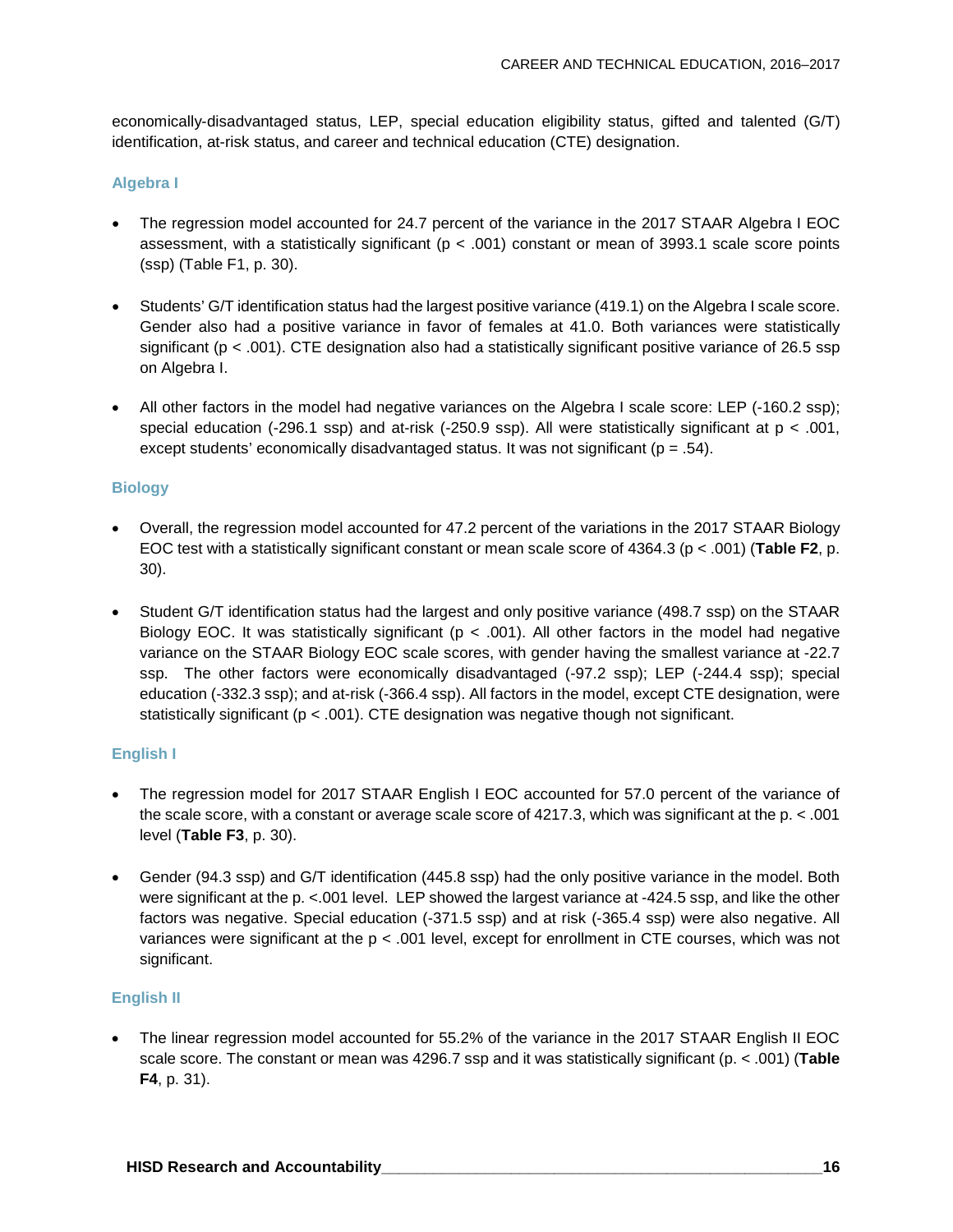• Gender (81.5 ssp) and G/T identification (434.5 ssp) had statistically significant (p. < .001) positive variance on the STAAR English II EOC. All other factors were negative and statistically significant (p. < .001), except for enrollment in CTE courses. CTE enrollment was not significant. Statistically significant factors were economically-disadvantaged (-105.2 ssp); LEP (-490.2 ssp), special education (-337.5 ssp), and at-risk (-390.3 ssp).

#### **U.S. History**

- The linear regression model accounted for 40.7 percent of the variance in the 2017 STAAR U.S. History EOC scale score with a statistically significant constant or mean of 4583.7 ssp (Table F5, p. 31).
- G/T identification (372.5 ssp) had the only statistically significant positive variance on the U.S. History EOC. Gender (-106.3), economically disadvantaged (-95.5 ssp), LEP (-364.3 ssp), special education (- 400.2 ssp), at-risk (-386.9 ssp), and CTE course enrollment (-24.4 ssp) all had statistically significant (p.< .001), but negative variances on the 2017 STAAR U.S. History EOC.

## **Discussion**

The evaluation showed an increase in the number of students enrolled in a coherent sequence of CTEcourses (2,531 or 11.4%) in HISD for the 2016–2017 school year. It also shows that demographically, the proportions of CTE students and students in the HISD population districtwide were comparable except for non-LEP and at-risk student populations where the difference was 7.5 and 4.9 percentage points, respectively.

Based on the percentage of students who met Approaches Grade Level standard on the 2017 STAAR Algebra I, Biology, English II and U.S. History EOC exams, students enrolled in a coherent sequence of CTE courses outperformed their HISD peers who were not enrolled in any CTE courses. When compared to the proportion of HISD students who graduated districtwide, a higher percentage of students who enrolled in a coherent sequence of CTE courses graduated within four years, while a lower proportion of students dropped out of school. In addition, a higher proportion of students enrolled in a coherent sequence of CTE courses also graduated with Distinguished Achievement diplomas compared to the students in HISD districtwide. According to TEA Accountability measures, students who were enrolled in a coherent sequence of CTE courses as part of a four-year plan of study taking two or more CTE courses for three or more credits during the school year met postsecondary school readiness. It can be construed that a higher proportion of students who were enrolled in coherently sequenced CTE courses met the college readiness standard based on this criterion compared to non-CTE students in HISD.

Overall, of the 5,769 industry-level, course-certification assessments conducted in 2015–2016, there was a pass rate of 79.7 percent in the respective courses. Most of the schools (17), had industry course certification pass rates of 75 percent or higher. Of these, ten schools had 98 – 100 percent certification pass rates.

The data showed that key demographic variables had significant effects on the average scale score of students in all academic areas. Being identified as G/T was the largest predictor of performance on STAAR Algebra I, Biology, and English I EOC exams. LEP was the largest predictor for English II and special education was the largest predictor of U.S. History performance. Regardless of the direction, students' atrisk, G/T identification, special education, and LEP statuses were the largest predictors of performance on the EOC exams.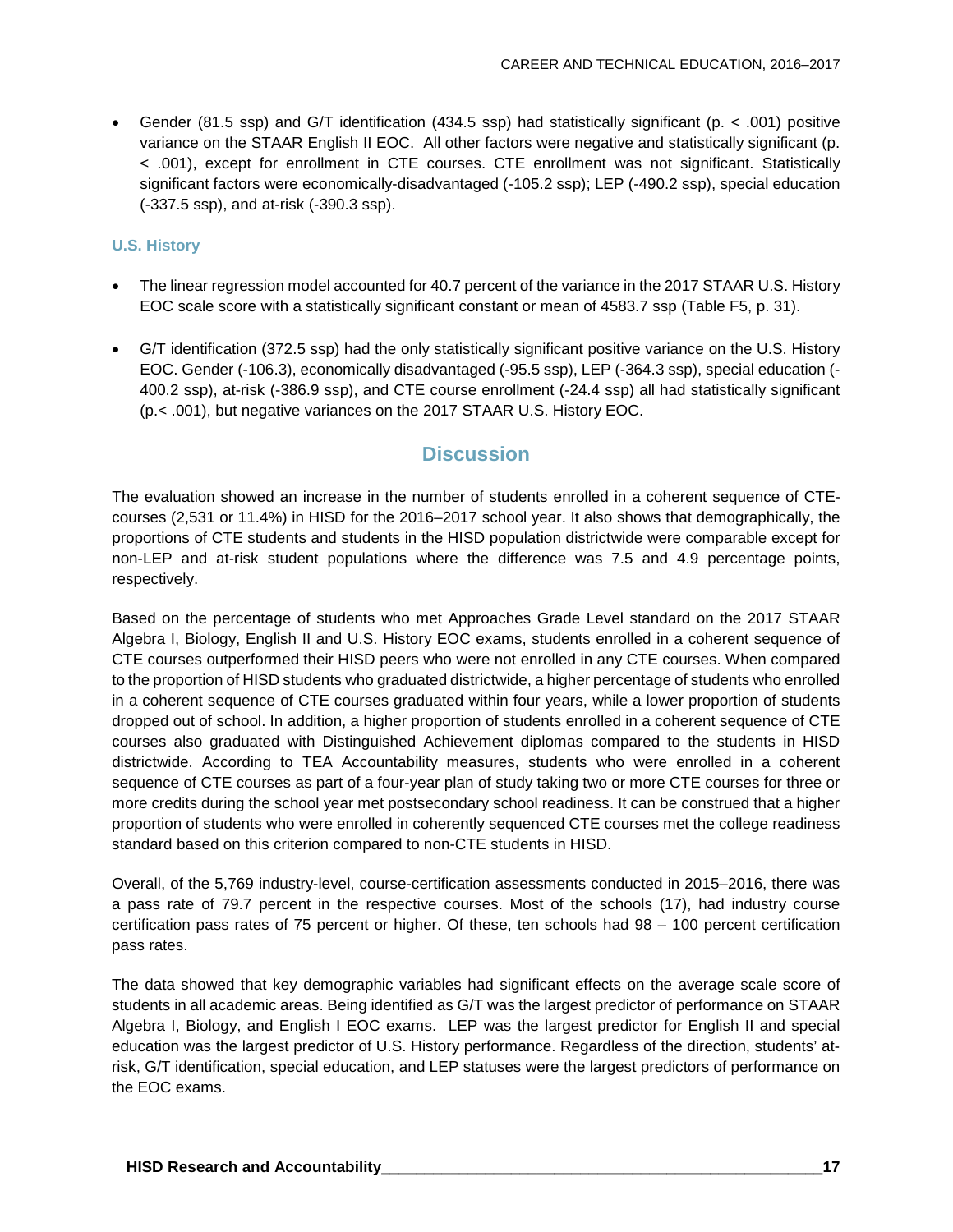It can be concluded that HISD students enrolled in coherent sequences of CTE courses were more likely to graduate high schools, more college-ready, more likely to complete high school with Distinguished Achievement diplomas, and were less likely to drop out of school compared to their peers in HISD, districtwide. The findings appear to be consistent with the research on students enrolled in CTE courses, particularly as they relate to their improved retention in those programs and completion (Alfeld & Bhattacharya, 2012), higher performance and outcomes (Deitrich, Lichtenberger, & Kamalludeen, 2016; Lekes, et al., 2007; Phelps & Chan, 2016), and college readiness (Lekes, et al., 2007). What cannot be confirmed in this evaluation, due to unavailable data, is how CTE students experience course delivery, their perceptions of these experiences, and the extent to which CTE graduates go on to enroll in college or gain employment in CTE fields. Also unconfirmed is the extent to which exposure to the CTE program in high school is instrumental in students' subsequent occupational choices and extent to which skills learned are consistent with the required employment skills.

### **Recommendations**

- Ensure that strategies continue to be in place to increase student enrollment in coherent sequences of CTE courses and to increase program completion because, based on the findings, students in these courses outperform their peers.
- Future studies should include students' experiences with enrollment in coherent sequences of CTE courses, and the portion of graduates who gain access into employment-related areas of study to determine the true impact of the CTE program.
- Given the better performance of students enrolled in coherent sequences of CTE courses, greater focus need to be placed on reversing the negative performance predictors for coherent sequences of CTE courses including economic disadvantaged, LEP, special education, and at-risk statuses.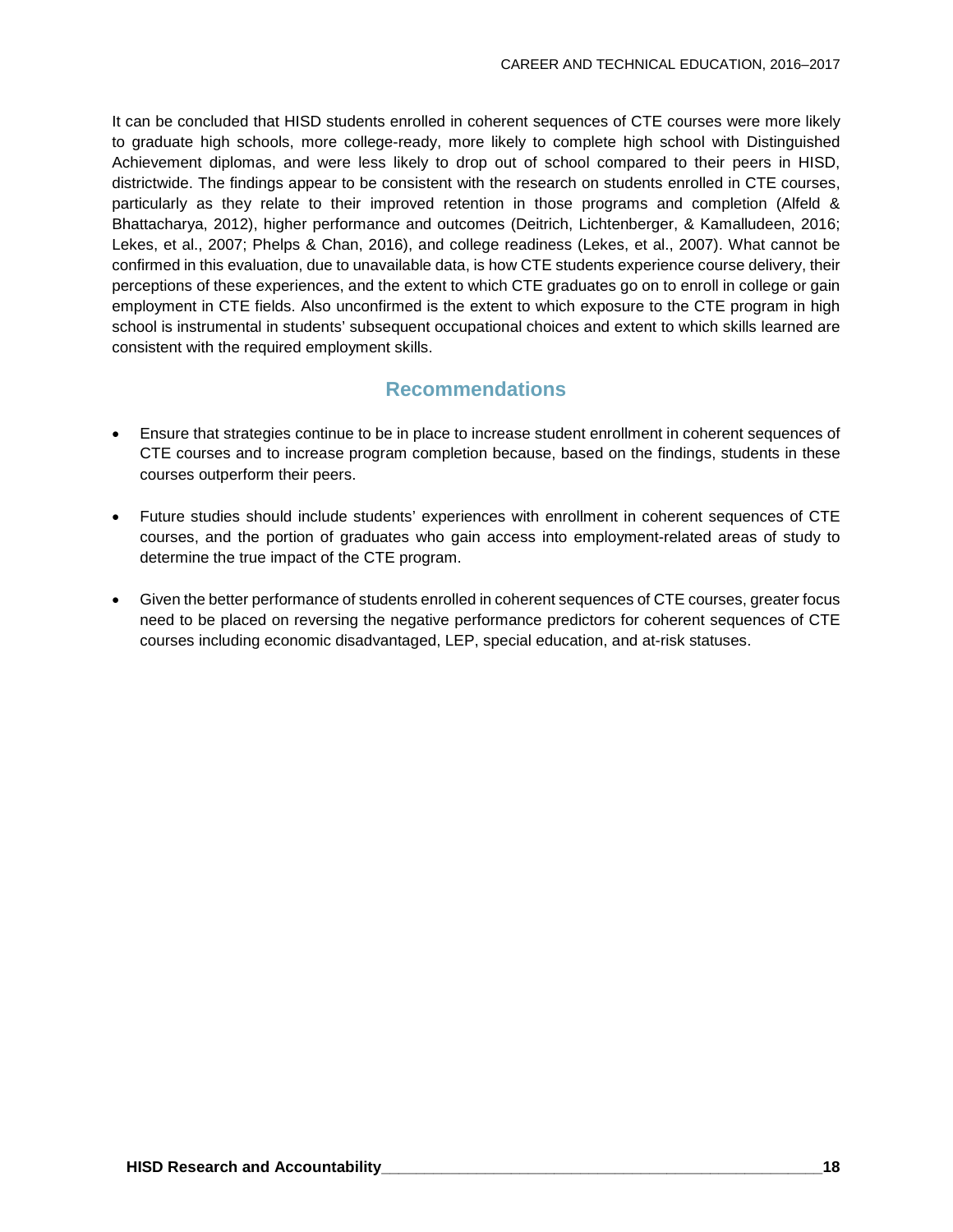#### **References**

- Alfeld, C., & Bhattacharya, S. (2012). Mature programs of study: A structure for the transition to college and career. *International Journal of Educational Reform 21*(2), 119–158.
- Bosick, R., & Dalton, B. (2013). *CTE and academic progress at the end of high school: Evidence from the educational longitudinal study of 2002.* Washington, DC: National Assessment of Career and Technical Education, U.S. Department of Education .
- Bragg, D. D., & Ruud, C. M. (2007). *Career pathways, academic performance, and transition to college and careers: The impact of two select career and technical education (CTE) transition programs on student outcomes.* Urban-Champaign: University of Illinois at Urban - Champaign Office of Community College Research and Leadership.
- Deitrich, C., Lichtenberger, E., & Kamalludeen, R. (2016). Predicting community and college outcomes; Does high school CTE participation have a significant effect? *Journal of Career and Technical Education 31* (1), 9–32.
- DeLuca, S., Plank, A., & Estacion, A. (2006). *Does career and technical education affect college enrollment?* Columbus, OH: The Ohio State University, National Center for Career and Technical Education.
- Gentry, M., Peters, S. J., & Mann, R. L. (2007). Differences between general and talented students' perceptions of their career and technical education experiences compared to their traditional high school experiences. *Journal of Advanced Academics, 18* , 371–410.
- Houston ISD. (2016a). *Career and technical education program summary and student performance outcomes, 2014–2015.* Houston, TX: HISD Research and Accountability.
- Houston ISD. (2016b). *Career and technical education program summary and student performance outcomes, 2015–2016.* Houston, TX: HISD Research and Accountability Department.
- Houston ISD. (2017). *HISD career and technical education programs of study.* www.HISDCareerReadiness.org: HISD Career Readiness Readiness.
- Lekes, N., Bragg, D. D., Loeb, J. W., Oleksiw, C. A., Marszalek, J., Brooks-LaRaviere, M., . . . Hood, L. K. (2007). *Career and technical education pathway programs, academic performance, and the transition to college and career.* University of Minnesota: National Research Center for Career and Technical Education.
- Loera, G., Nakamoto, J., Oh, Y. J., & Rueda, R. (2013). Factors that promote motivation and academic engagement in a career and technical context. *Career and Technical Education Research 38*(3), 172–190.
- Phelps, A. L., & Chan, H. Y. (2016). Optimizing technical education pathways: Does dual-credit course completion predict students' college and labor market succes? *Journal of Career and Technical Education 13*(1), 61–84.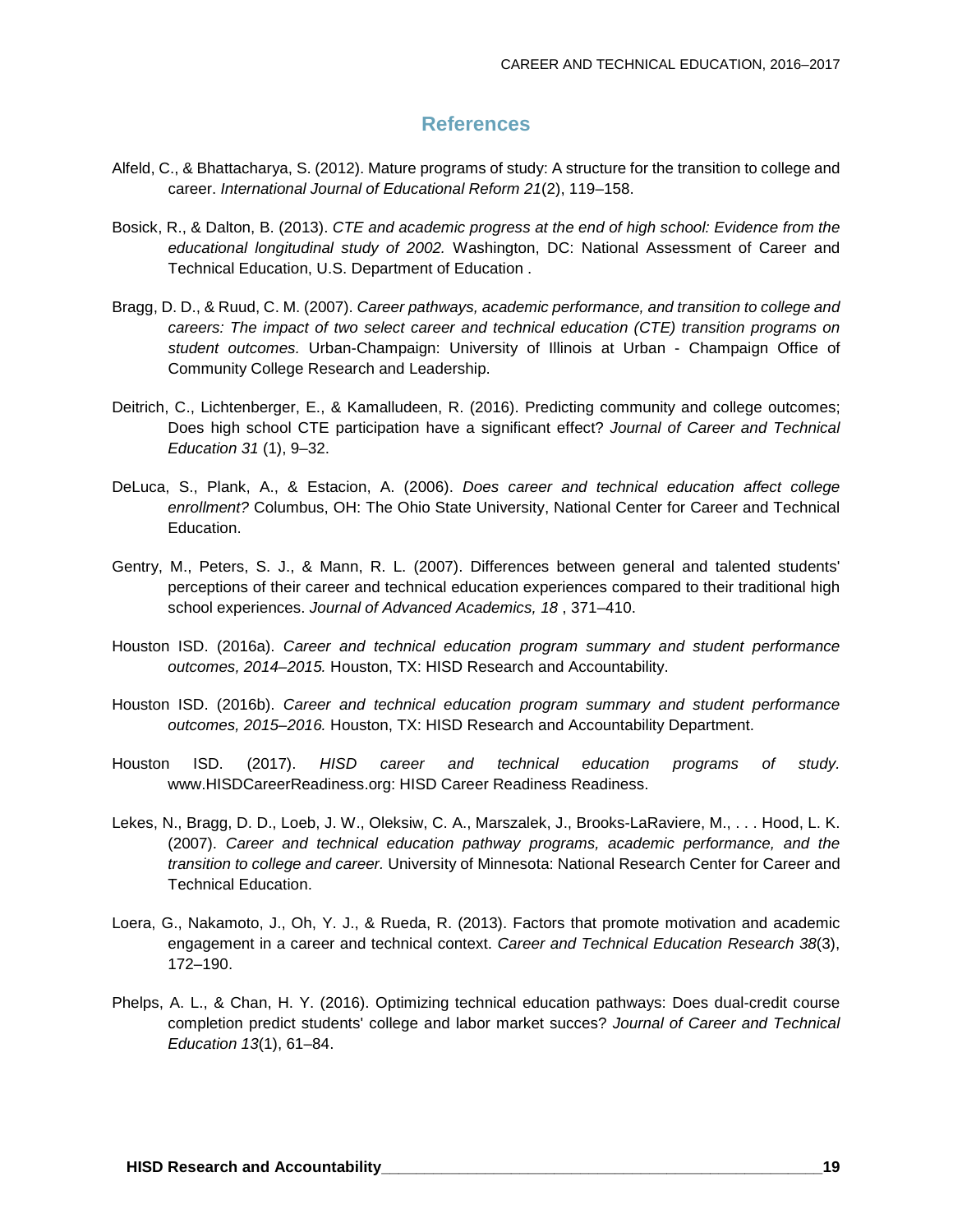- Plank, S., Deluca, S., & Estacion, A. (2005). *Dropping out of high school and the place of career and technical education: A survival analysis of surviving high school.* University of Minesota: National Center for Career and Technical Education, University of Minnesota.
- Saunders, M., & DelRazo, J. L. (2014). *Review: Updating career and technical education for the 21st century.* Washington, DC: National Education Policy Center.
- State of Texas. (2017). *Education Code Chapter 29: Educational programs.* Retrieved from http://www.statutes. legis.state.tx.us/Docs?htm?ED>29>html#29.181.
- Stone III, J. R., & Aliaga, O. A. (2005). Career and technical education and school to work at the end of the 20th century: Participation and outcomes. *Career and Technical Education 30*(2), 125–144.
- Texas Constitution and Statutes. (2013, June 10). *Education Code: Chapter 29. Educational programs*. Retrieved from http://www.statutes.legis.state.tx.us/Docs/ED/htm/ED.29.htm#29.018
- Texas Education Agency. (2016, August). *Annual dropout data, 2014–2015*. Retrieved from http://tea.texas.gov/acctres/drop\_annual/1415/level.html
- Texas Education Agency. (2017a). *Career and technical education*. Retrieved from http://tea.texas.gov/cte/
- Texas Education Agency. (2017b, March). *Completion, graduation, and dropout data search*. Retrieved from http://tea.texas.gov/acctres/dropcomp/years.html
- Williams, G. D. (2014). *Defining best practices for the integration of academics in career and technical education programs at career and technical centers.* Auburn, AL: Auburn University.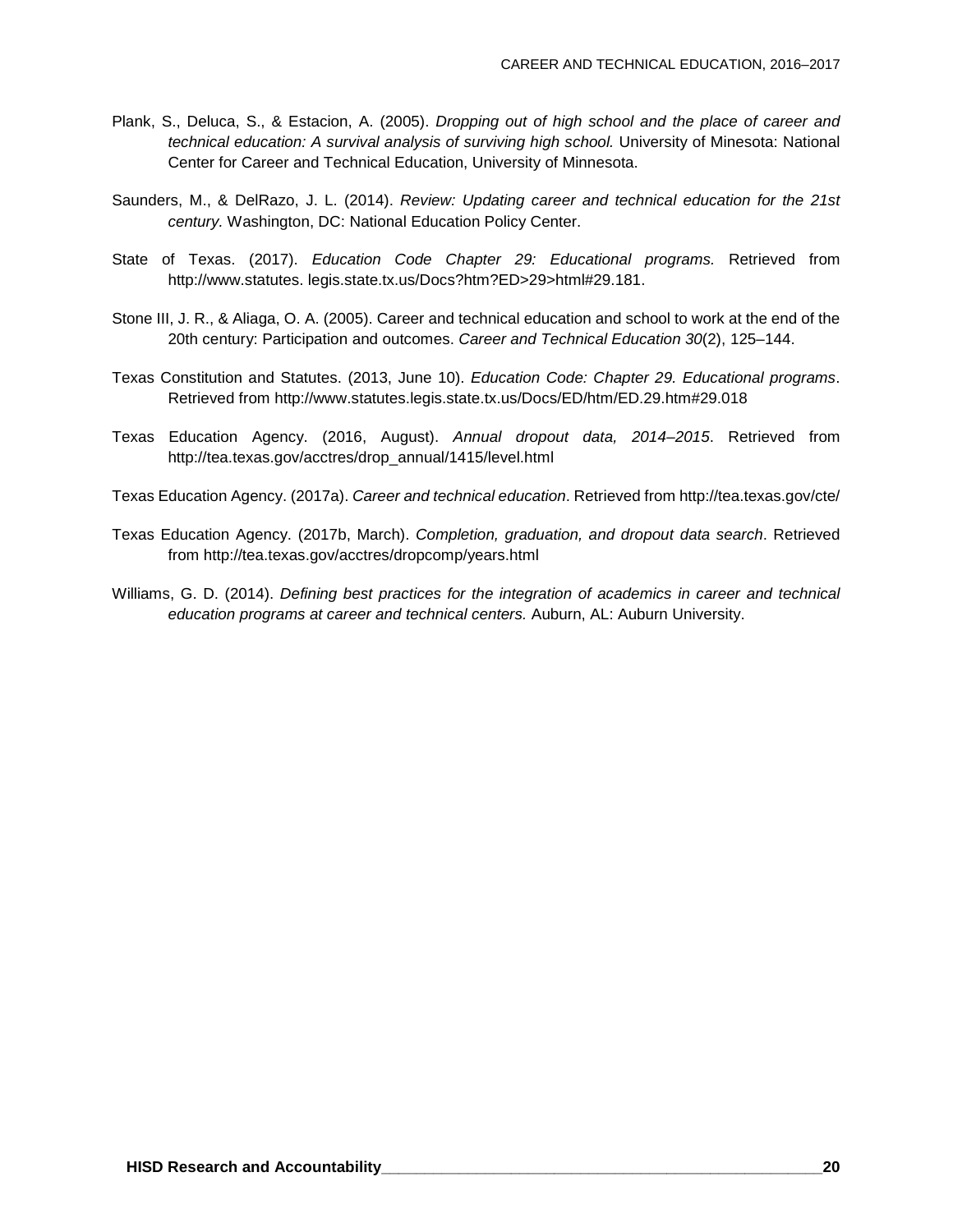## **Appendix A**

| Table A1. CTE Pathways, Career Opportunities, Certification and Licensures Available to HISD<br><b>Students, 2016-2017</b> |                                                                                                                                                                                      |                                                                                                                     |                                                                                                                                                                    |  |  |
|----------------------------------------------------------------------------------------------------------------------------|--------------------------------------------------------------------------------------------------------------------------------------------------------------------------------------|---------------------------------------------------------------------------------------------------------------------|--------------------------------------------------------------------------------------------------------------------------------------------------------------------|--|--|
| <b>CTE Pathways</b>                                                                                                        | <b>High School Where Offered</b>                                                                                                                                                     | <b>Fast-Growing Career</b><br><b>Opportunities</b>                                                                  | <b>Certifications and</b><br><b>Licensures</b>                                                                                                                     |  |  |
| Agriculture, food and<br>natural resources                                                                                 | Austin<br><b>Bellaire</b><br>Booker T. Washington<br>Chavez<br>Furr<br>Harper Alternative School<br>Lamar<br>Madison<br>North Forest<br>Worthing                                     | Veterinary Technicians<br>Agricultural Inspectors<br>Forest and<br><b>Conservation Workers</b>                      | <b>Certified Veterinary</b><br>Assistant (CVA Level 1)<br>Texas Floral Design- Level 1<br>Certification                                                            |  |  |
| <b>Architecture and</b><br><b>Construction</b>                                                                             | Furr<br>Jordan<br><b>Houston MTSC</b><br>Jones Future<br>Lamar<br>Milby<br>Scarborough<br>Waltrip<br>Washington<br>Wisdom                                                            | Construction management<br><b>Civil Engineers</b><br><b>Heating and Cooling</b><br>Technicians                      | <b>NCCER</b> - Construction<br>Technology<br>NCCER - HVAC<br>NCCER-Plumbing<br>AutoCAD - Certified<br>Associate<br><b>Certified SOLIDWORKS</b><br>Associate (CSWA) |  |  |
| Arts, A/V Technology &<br>Communication                                                                                    | Chavez<br>Furr<br>Heights<br>Jordan<br>Kashmere<br>Lamar<br>Milby<br>Northside<br>Sharpstown<br>Waltrip<br>Westside<br>Yates                                                         | Audio/Visual Technicians<br>Multimedia Artist and<br>Animators<br><b>Technical Writers</b>                          | Adobe Certified Associate<br>(ACA) Video communication<br><b>Adobe Certified Associate</b><br>(ACA) Visual<br>Communication<br>Apple Final Cut Pro                 |  |  |
| <b>Business Management &amp;</b><br><b>Administration</b>                                                                  | Austin<br><b>Bellaire</b><br>Heights<br>Houston Academy of<br><b>International Studies</b><br>Lamar High<br>Liberty<br>North Houston Early College<br>Sterling<br>Westside<br>Wisdom | Human Resource Specialist<br>Sales Agents and Managers<br>Market Research Analyst                                   | Microsoft Officer Certified<br>Master<br>A*S*K Business Fundamental<br><b>NOCTI-Business</b><br>Sales Force                                                        |  |  |
| <b>Education and Training</b><br><b>Services</b>                                                                           | Austin                                                                                                                                                                               | Teacher<br>Coaches and Recreation<br>Instructors<br>Social Workers                                                  | Early Childhood Education<br>Assessment and Certification<br>Pre-professional Certification<br>in Education Fundamental                                            |  |  |
| <b>Finance</b>                                                                                                             | <b>Bellaire</b><br>Heights<br>High School for Law and<br>Justice<br>Lamar<br>Liberty<br>Sharpstown<br>Westbury<br>Westside                                                           | <b>Accountants and Financial</b><br>Analyst<br>Loan Clerks and Bank<br><b>Officers</b><br><b>Financial Advisors</b> | <b>QuickBooks Certified Use</b><br>A*S*K Finance                                                                                                                   |  |  |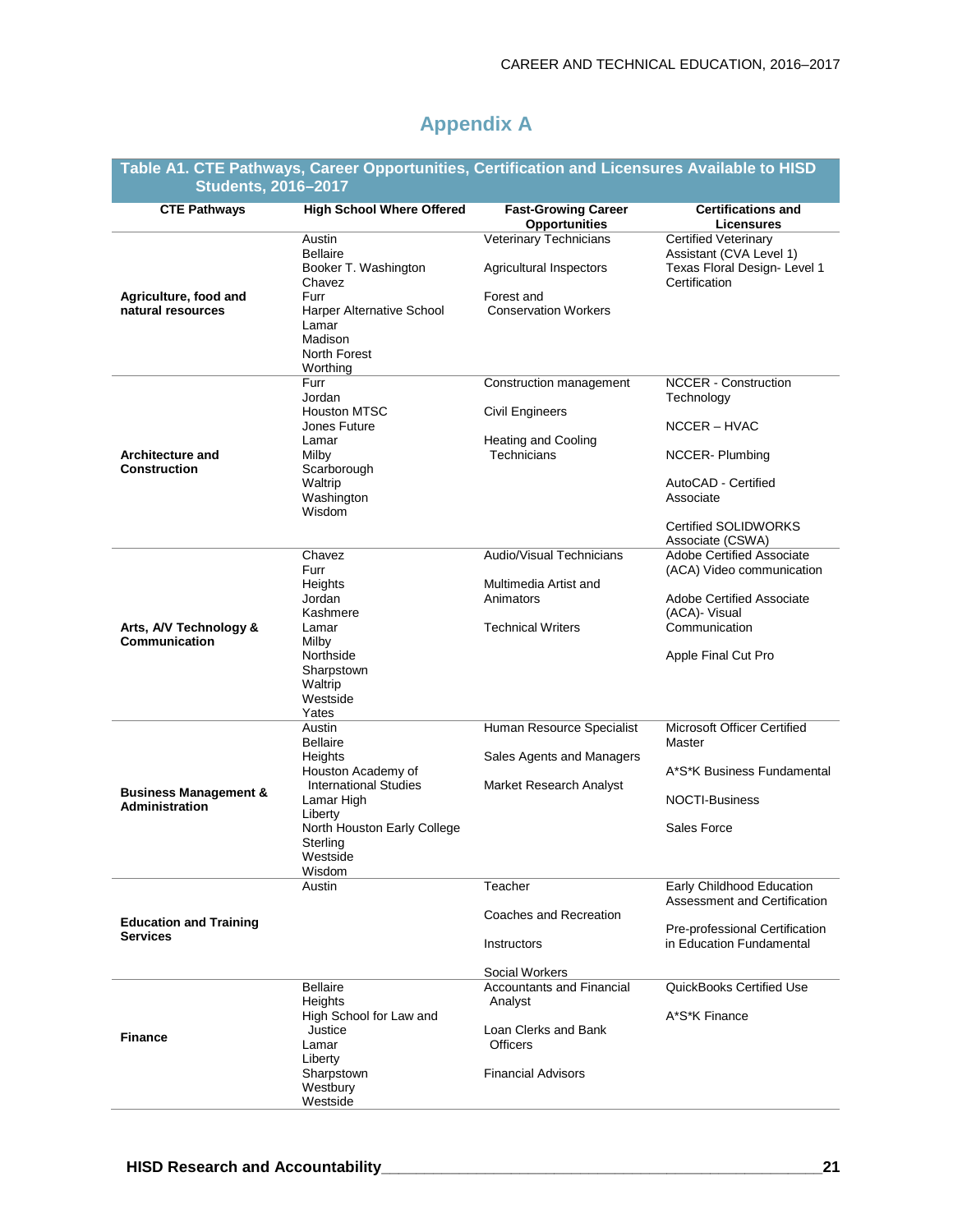| <b>CTE Pathways</b>                                    | <b>High School Where Offered</b>                  | <b>Fast-Growing Career</b><br><b>Opportunities</b> | <b>Certifications and</b><br>Licensures                               |
|--------------------------------------------------------|---------------------------------------------------|----------------------------------------------------|-----------------------------------------------------------------------|
|                                                        | High School for Law and                           | Foreign Service Officer                            |                                                                       |
| <b>Government and Public</b><br><b>Administration</b>  | Justice                                           | <b>Political Science Teacher</b>                   |                                                                       |
|                                                        |                                                   | Paralegal                                          |                                                                       |
|                                                        | Chavez                                            | Dental Assistant                                   | <b>Certified Clinical Medical</b>                                     |
|                                                        | DeBakey<br>Jones Futures                          | <b>Biomedical Technician</b>                       | Assistant (CCMA)<br>Phlebotomy Technician                             |
|                                                        | Heights<br>Long Futures<br>Madison                | <b>Registered Nurse</b>                            | Certification (CPT)<br>Certified patient Care<br>Technician/Assistant |
| <b>Health Science</b>                                  | Milby<br>Sharpstown                               |                                                    | (CPCT/A)<br>Pharmacy Technician                                       |
|                                                        | Waltrip                                           |                                                    | Trainee                                                               |
|                                                        | Westbury                                          |                                                    | <b>Nursing Assisting</b>                                              |
|                                                        | Westside                                          |                                                    | Assessment (CNA)<br>National Entry Level Dental<br>Assistant (NELDA)  |
|                                                        | Harper Alternative<br>Jordan                      | Hotel manager                                      | ServSafe Food Handlers<br><b>ProStart National Certificate</b>        |
|                                                        | Lamar<br>Milby                                    | Chef and Head Cook                                 | of Achievement-Culinary Arts<br><b>ProStart National Certificate</b>  |
| <b>Hospitality and Tourism</b>                         | Northside                                         | Food and Beverage Service                          | of Achievement-Hotel and                                              |
|                                                        | Westside<br>Wheatley                              | Worker                                             | Restaurant Management                                                 |
|                                                        | Worthing                                          |                                                    |                                                                       |
|                                                        | Jordan                                            | Massage Therapist                                  | <b>Texas Cosmetology Operator</b>                                     |
| <b>Human Services</b>                                  | <b>Houston MTSC</b>                               | Spa Manager                                        | License                                                               |
|                                                        | Austin                                            | <b>Computer Programmers</b>                        | <b>BISCI- Cabling Installation</b>                                    |
|                                                        | <b>Bellaire</b><br>Booker T Washington            | <b>Computer Engineers</b>                          | CompTIA - Strata, A+,                                                 |
|                                                        | Eastwood Academy                                  |                                                    | Network+ Security+                                                    |
|                                                        | Heights                                           | Database Administrators                            |                                                                       |
|                                                        | High School for Law and<br>Justice                |                                                    | Adobe Certified Associate-<br>Web Authoring, Interactive              |
|                                                        | High School for the                               |                                                    | Media                                                                 |
|                                                        | Performing and Visual Arts<br><b>Houston MTSC</b> |                                                    | CIW-Web Design Specialist,                                            |
|                                                        | I amar                                            |                                                    | Web Security Associate,                                               |
|                                                        | Madison                                           |                                                    | Internet Business Associate                                           |
| <b>Information Technology</b>                          | Mickey Leland<br>Milby                            |                                                    | <b>STARS Certification</b>                                            |
|                                                        | North Forest                                      |                                                    |                                                                       |
|                                                        | Northside<br>Scarborough                          |                                                    | <b>SPACE Certification</b>                                            |
|                                                        | Sharpstown                                        |                                                    | <b>ESRI</b> technical Certification-                                  |
|                                                        | South Early                                       |                                                    |                                                                       |
|                                                        | Waltrip<br>Westbury                               |                                                    | Desktop<br>MOS Word< Excel,                                           |
|                                                        | Westside                                          |                                                    | PowerPoint, Access                                                    |
|                                                        | Wisdom                                            |                                                    |                                                                       |
|                                                        | Wheatley<br>Worthing                              |                                                    |                                                                       |
|                                                        | Chaves                                            | <b>Emergency Medical</b>                           | Criminal Justice/CSI                                                  |
|                                                        | High School for Law and                           | Technician                                         | <b>Basic Telecommunicator</b>                                         |
|                                                        | Justice<br>North Forest                           | Police Officer                                     | <b>Teen Forensics</b>                                                 |
| Law, Public Safety,<br><b>Corrections and Security</b> | Sterling                                          |                                                    | Municipal Jailer<br><b>Texas Commission on Fire</b>                   |
|                                                        | Waltrip                                           | Paralegal                                          | <b>Prevention Certificate</b>                                         |
|                                                        | Westbury                                          |                                                    | <b>State Emergency Medication</b>                                     |
|                                                        | Wisdom<br><b>Houston MTSC</b>                     | Welder                                             | (EMT) Certification<br><b>Autodesk Certified User</b>                 |
| Manufacturing                                          | Jordan                                            |                                                    |                                                                       |

#### **Table A1. CTE Pathways, Career Opportunities, Certification and Licensures Available to HISD Students, 2016–2017**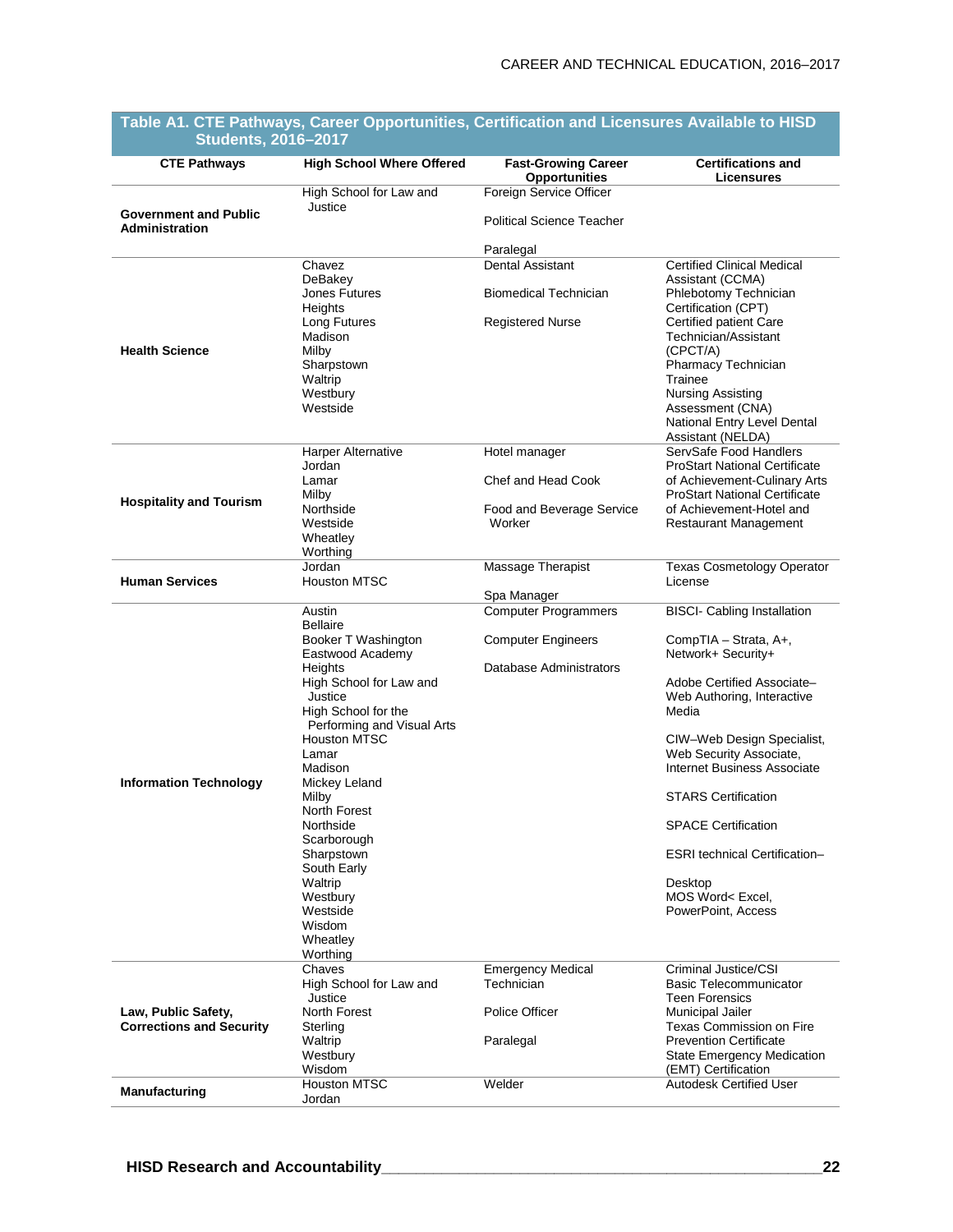| <b>CTE Pathways</b><br><b>High School Where Offered</b><br><b>Certifications and</b><br><b>Fast-Growing Career</b><br><b>Opportunities</b><br><b>Licensures</b><br>Machinist<br>Madison<br><b>Certified SOLIDWORKS</b><br>Milby<br>Associate (CSWA)<br>Technician<br>Sterling<br>NCCER-Welding<br><b>AWS Certification</b><br>Wisdom<br><b>Bellaire</b><br>Sales Agents and Managers<br>A*S*K-Marketing |
|---------------------------------------------------------------------------------------------------------------------------------------------------------------------------------------------------------------------------------------------------------------------------------------------------------------------------------------------------------------------------------------------------------|
|                                                                                                                                                                                                                                                                                                                                                                                                         |
|                                                                                                                                                                                                                                                                                                                                                                                                         |
|                                                                                                                                                                                                                                                                                                                                                                                                         |
|                                                                                                                                                                                                                                                                                                                                                                                                         |
|                                                                                                                                                                                                                                                                                                                                                                                                         |
|                                                                                                                                                                                                                                                                                                                                                                                                         |
| <b>Fundamentals</b><br>Jordan                                                                                                                                                                                                                                                                                                                                                                           |
| <b>Merchandisers</b><br><b>Marketing Sales and</b><br>Heights                                                                                                                                                                                                                                                                                                                                           |
| <b>Service</b><br>Scarborough<br>A*S*K Entrepreneurship                                                                                                                                                                                                                                                                                                                                                 |
| <b>National Retail Federation</b><br>Westbury<br><b>Retail Salespeople</b>                                                                                                                                                                                                                                                                                                                              |
| <b>Customer Service and Sales</b><br>Wisdom                                                                                                                                                                                                                                                                                                                                                             |
| Geological Technician<br><b>Certified Clinical Medical</b><br>Austin                                                                                                                                                                                                                                                                                                                                    |
| Chavez<br>Assistant (CCMA)                                                                                                                                                                                                                                                                                                                                                                              |
| Geoscientist<br>Booker T. Washington                                                                                                                                                                                                                                                                                                                                                                    |
| Eastwood Academy<br><b>Autodesk Certified User</b>                                                                                                                                                                                                                                                                                                                                                      |
| Energy Institute<br>Engineer                                                                                                                                                                                                                                                                                                                                                                            |
| <b>Certified SOLIDWORKS</b><br>Furr                                                                                                                                                                                                                                                                                                                                                                     |
| Associate (CSWA)<br>Heights                                                                                                                                                                                                                                                                                                                                                                             |
| Houston                                                                                                                                                                                                                                                                                                                                                                                                 |
| Kashmere<br>S.T.E.M.                                                                                                                                                                                                                                                                                                                                                                                    |
| Lamar                                                                                                                                                                                                                                                                                                                                                                                                   |
| Madison                                                                                                                                                                                                                                                                                                                                                                                                 |
| Milby                                                                                                                                                                                                                                                                                                                                                                                                   |
| South East Early College                                                                                                                                                                                                                                                                                                                                                                                |
| Waltrip                                                                                                                                                                                                                                                                                                                                                                                                 |
| Westbury                                                                                                                                                                                                                                                                                                                                                                                                |
| Westside                                                                                                                                                                                                                                                                                                                                                                                                |
| Young Women's College<br>Prep Academy                                                                                                                                                                                                                                                                                                                                                                   |
| <b>Merchant Mariner</b><br>Austin<br>ASE-Brakes,                                                                                                                                                                                                                                                                                                                                                        |
| Electronic/Electrical Systems,<br><b>Heights</b>                                                                                                                                                                                                                                                                                                                                                        |
| <b>Houston MTSC</b><br>Auto/Diesel Technician<br>Heating and A/C, Engine                                                                                                                                                                                                                                                                                                                                |
| Jordan<br>Repair                                                                                                                                                                                                                                                                                                                                                                                        |
| Madison<br><b>Airline Pilot</b>                                                                                                                                                                                                                                                                                                                                                                         |
| <b>Transportation, Distribution</b><br><b>CLA</b><br>North Forest                                                                                                                                                                                                                                                                                                                                       |
| & Logistics<br>Sterling                                                                                                                                                                                                                                                                                                                                                                                 |
| <b>CLT</b><br>Waltrip                                                                                                                                                                                                                                                                                                                                                                                   |
| Westbury                                                                                                                                                                                                                                                                                                                                                                                                |
| <b>GLA</b><br>Wheatley                                                                                                                                                                                                                                                                                                                                                                                  |
| Yates                                                                                                                                                                                                                                                                                                                                                                                                   |

#### **Table A1. CTE Pathways, Career Opportunities, Certification and Licensures Available to HISD Students, 2016–2017**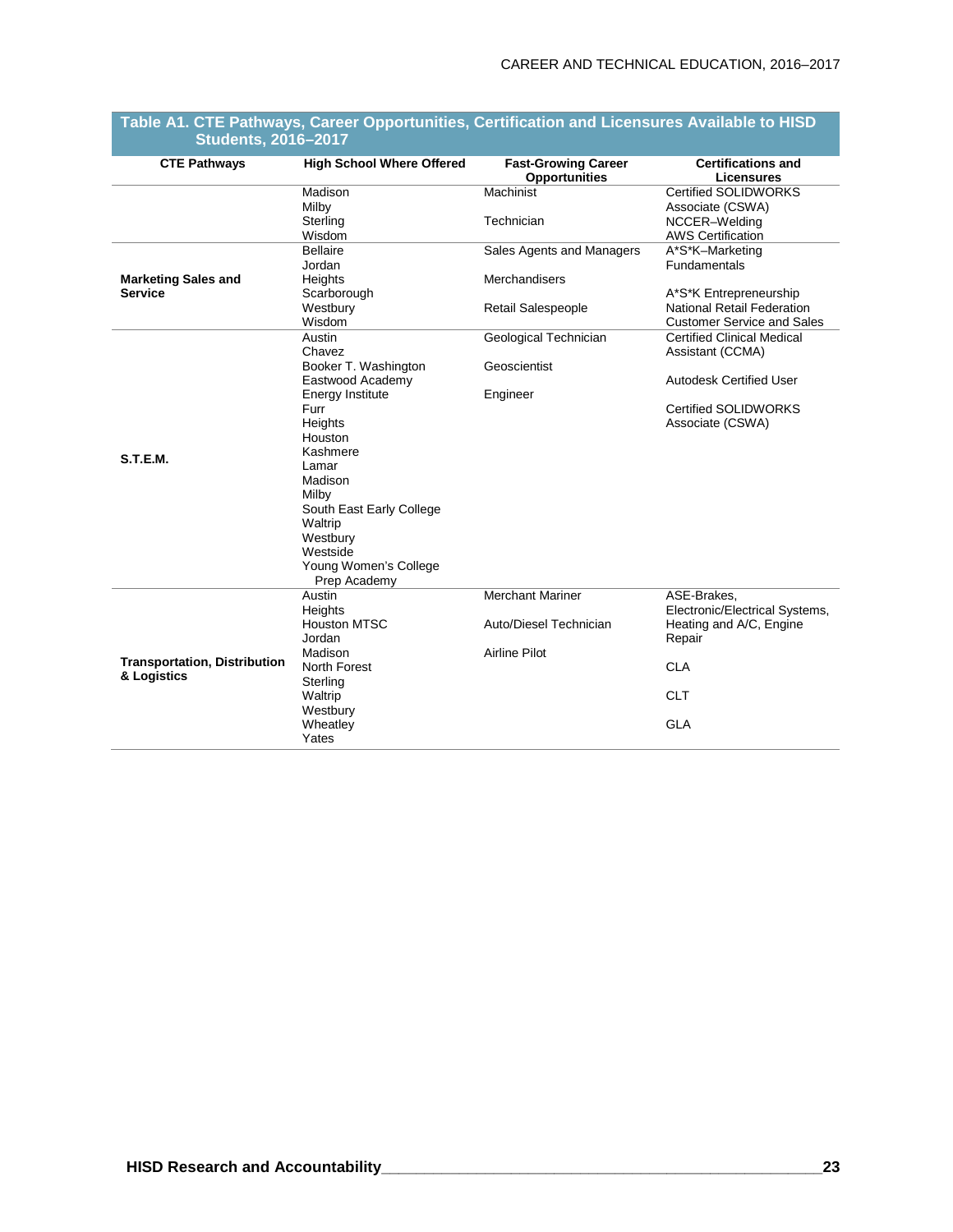#### **Appendix B. PEIMS Graduation Codes**

|                | Table B1. Career and Technical Education Indicator Codes, PEIMS 2015-2016 Data Standards                                                                                                                                                                                                                                                                                                                                                                            |
|----------------|---------------------------------------------------------------------------------------------------------------------------------------------------------------------------------------------------------------------------------------------------------------------------------------------------------------------------------------------------------------------------------------------------------------------------------------------------------------------|
| Code           | <b>Translation</b>                                                                                                                                                                                                                                                                                                                                                                                                                                                  |
|                | When assigning the Career and Technical Indicator Code, include<br>enrollment in all Career and Technical Education (CTE) courses,<br>regardless of course funding weight                                                                                                                                                                                                                                                                                           |
| $\pmb{0}$      | Not Enrolled In A CTE Course                                                                                                                                                                                                                                                                                                                                                                                                                                        |
| 1              | Enrolled In A CTE Course<br>A student in grades 6-8 who is taking a CTE course as of the fall snapshot date or<br>completed a CTE course by the end of the school year.                                                                                                                                                                                                                                                                                             |
|                | A student in grades 9-12 who is taking a CTE course as of the fall snapshot date or<br>completed a CTE course by the end of the school year, and the student's 4-year plan<br>of study does not outline a coherent sequence of courses in CTE                                                                                                                                                                                                                       |
|                | The following codes are for students who on the fall snapshot date:<br>(a) have a 4-year plan to take a coherent sequence (2 or more CTE<br>courses for 3 or more credits) of courses in CTE, and (b) are enrolled<br>in or have completed a semester of CTE course(s), which are part of<br>their CTE coherent sequence of courses. If a student's 4-year plan<br>changes, then the student could go from a code 2 or 3 to a 0 or 1 in a<br>subsequent school year |
| $\overline{2}$ | Participant In A Coherent Sequence Of Courses<br>A student in grades 9-12 who is enrolled in a sequential course of study, which<br>develops occupational knowledge, skills, and competencies relating to a CTE<br>program of study. The student must have a 4-year plan of study to take 2 or more<br>CTE courses for 3 or more credits                                                                                                                            |
| 3              | Participant In Tech Prep Program<br>A student in grades 9-12 who follows a state approved Tech Prep high school plan<br>of study leading to postsecondary education and training. The student must have a<br>4-year secondary plan of study that includes a CTE coherent sequence of courses<br>of 2 or more CTE courses for 3 or more credits. The plan must provide at least one<br>option for articulated and/or concurrent credit at the postsecondary level    |

Source: TEA 2014-2015 PEIMS Data Standards Section 4 - Description of Codes, p. 4.108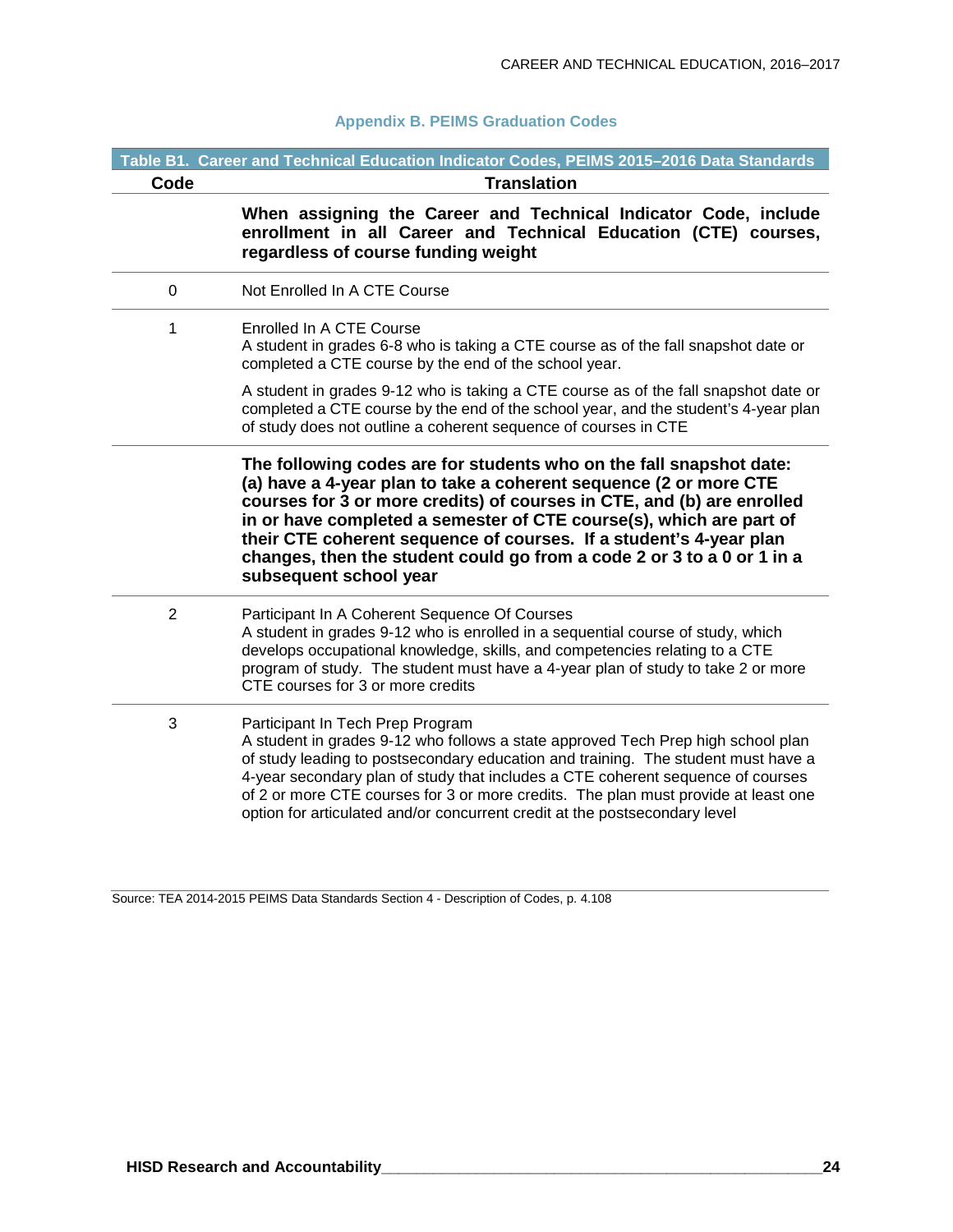|                      | Table B2. Description of Career and Technical Education Codes, Texas Education Data |                     |          |          |  |  |
|----------------------|-------------------------------------------------------------------------------------|---------------------|----------|----------|--|--|
|                      | <b>Standards, 2016-2017</b>                                                         |                     |          |          |  |  |
| <b>Code Table ID</b> | Name                                                                                | <b>XML Name</b>     | Date     | Date     |  |  |
|                      |                                                                                     |                     | Issued   | Updated  |  |  |
| C142                 | CAREER-AND-TECHNICAL-ED-                                                            | <b>TX-CareerAnd</b> | 3/3/1993 | 3/1/2016 |  |  |
|                      | <b>INFO-CD</b>                                                                      | TechnologyEdType    |          |          |  |  |
| Code                 | Translation                                                                         |                     |          |          |  |  |
|                      | When assigning the Career and Technical Indicator Code, include                     |                     |          |          |  |  |
|                      | enrollment in all Career and Technical Education (CTE) courses, regardless          |                     |          |          |  |  |
|                      | of course funding weight                                                            |                     |          |          |  |  |
| $\pmb{0}$            | Not Enrolled In a CTE Course                                                        |                     |          |          |  |  |
| 1                    | Enrolled In A CTE Course A student in grades 6-8 who is taking a CTE course as      |                     |          |          |  |  |
|                      | of the fall snapshot date or completed a CTE course by the end of the school year.  |                     |          |          |  |  |
|                      | A student in grades 9-12 who is taking a CTE course as of the fall snapshot date    |                     |          |          |  |  |
|                      | or completed a CTE course by the end of the school year, and the student's 4-       |                     |          |          |  |  |
|                      | year plan of study does not outline a coherent sequence of courses in CTE           |                     |          |          |  |  |
|                      | The following code is for students who on the fall snapshot date: (a) have a        |                     |          |          |  |  |
|                      | 4-year plan to take a coherent sequence (2 or more CTE courses for 3 or             |                     |          |          |  |  |
|                      | more credits) of courses in CTE, and (b) are enrolled in or have completed a        |                     |          |          |  |  |
|                      | semester of CTE course(s), which are part of their CTE coherent sequence            |                     |          |          |  |  |
|                      | of courses. If a student's 4-year plan changes, then the student could go           |                     |          |          |  |  |
|                      | from a code 2 to a 0 or 1 in a subsequent school year                               |                     |          |          |  |  |
| $\overline{2}$       | Participant In A Coherent Sequence Of Courses A student in grades 9-12 who is       |                     |          |          |  |  |
|                      | enrolled in a sequential course of study, which develops occupational knowledge,    |                     |          |          |  |  |
|                      | skills, and competencies relating to a CTE program of study. The student must       |                     |          |          |  |  |
|                      | have a 4-year plan of study to take 2 or more CTE courses for 3 or more credits     |                     |          |          |  |  |

Source. 2016–2017 Texas Education Data Standards, Section 4 Description of Codes, p. 4.118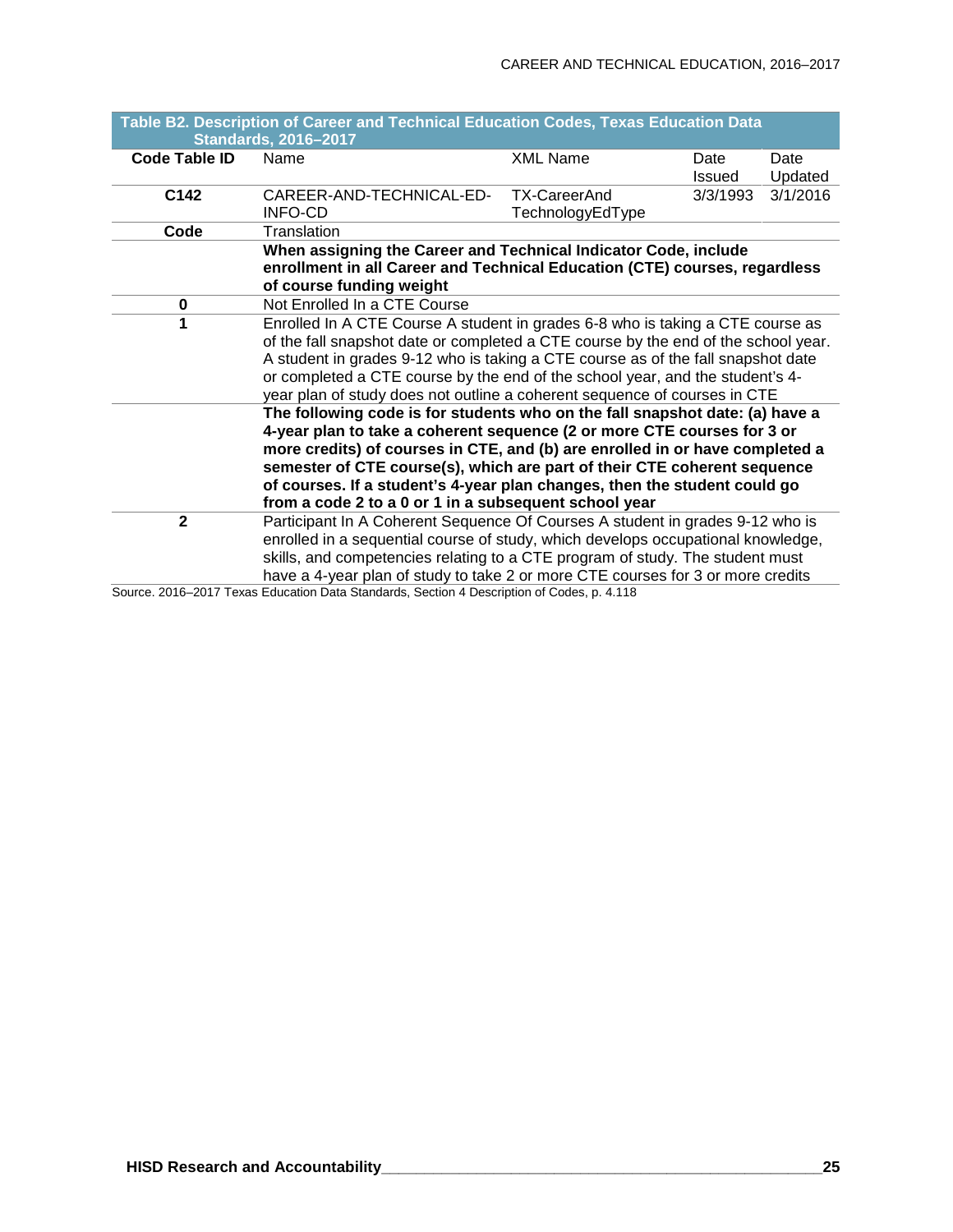| Table C1. Number of STAAR Students Tested by EOC Subject and Evaluation Groups, HISD,<br>2016-2017 |       |                |       |                                            |       |                              |  |
|----------------------------------------------------------------------------------------------------|-------|----------------|-------|--------------------------------------------|-------|------------------------------|--|
|                                                                                                    |       | <b>Non-CTE</b> |       | <b>CTE Non-Sequenced</b><br><b>Courses</b> |       | <b>CTE Sequenced Courses</b> |  |
| <b>Subject</b>                                                                                     | 2016  | 2017           | 2016  | 2017                                       | 2016  | 2,017                        |  |
| Algebra I                                                                                          | 2,304 | 5,310          | 2,200 | 2,932                                      | 4,756 | 4,687                        |  |
| <b>Biology</b>                                                                                     | 2,734 | 3,845          | 2,909 | 2,838                                      | 5,609 | 5,866                        |  |
| English I                                                                                          | 3,733 | 4,120          | 3.600 | 2,881                                      | 7,193 | 6,006                        |  |
| English II                                                                                         | 3,895 | 2,824          | 2,587 | 2,701                                      | 6,851 | 6,888                        |  |
| <b>US</b><br><b>History</b>                                                                        | 3,177 | 2,766          | 2,253 | 2,451                                      | 4,207 | 6,004                        |  |

## **Appendix C**

Source: HISD Student 2016–2017 PEIMS (Department of Research and Accountability Access database): STAAR EOC Spring Test Files, 2016– 2017.

Note: Date is based on first-time testers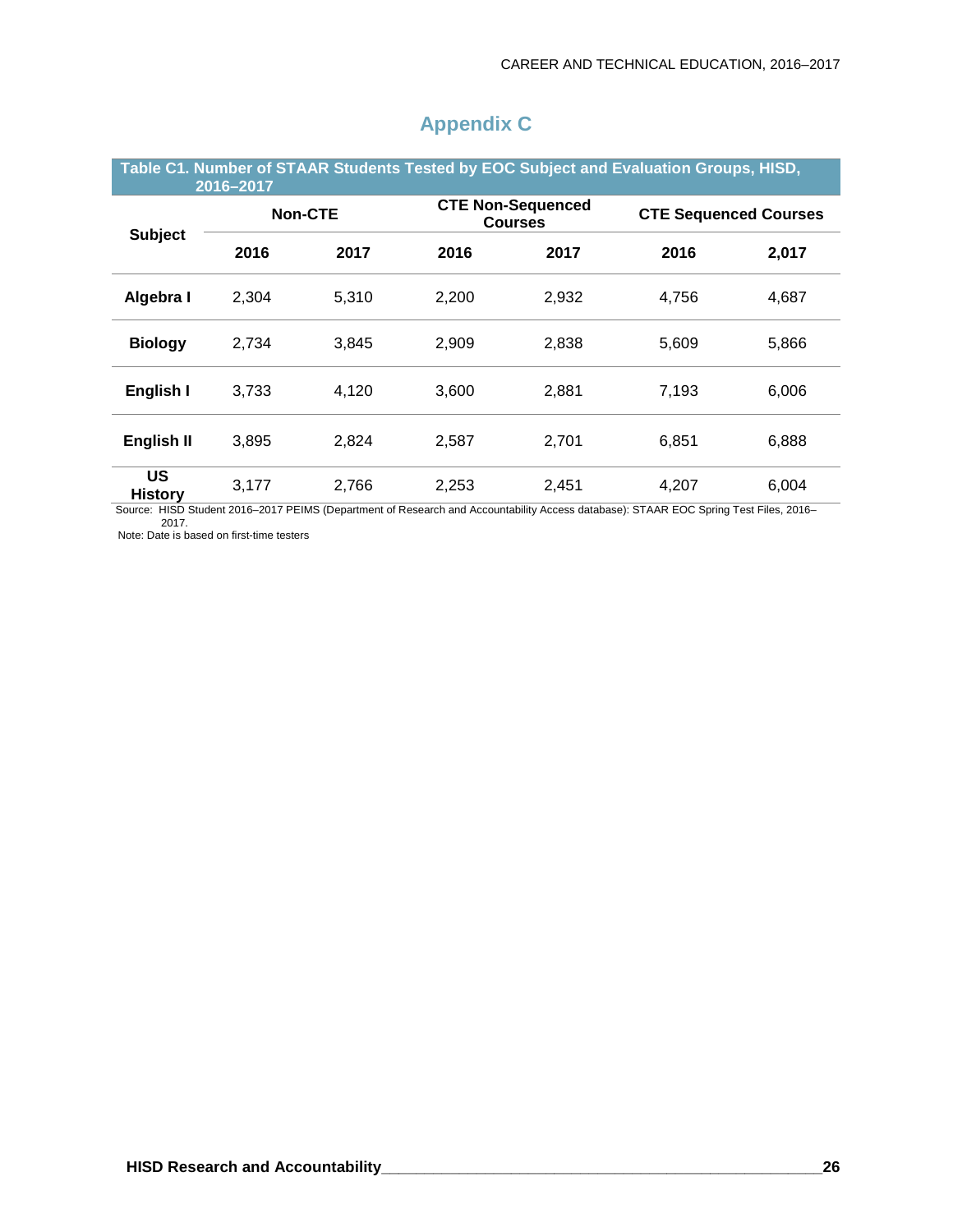## **Appendix D: CTE Certifications**

#### **Industry Certification**

An industry certification is a credential that validates the ability to perform certain basic tasks essential to a particular industry. These certifications are usually created by a particular company such as ACA (Adobe Certified Associate).

#### **License**

A license is a Texas government issued certificate which indicates completion of a training program with a minimum number of hours and successful acquisition of basic skills essential for specific trades or professions. Examples would be a state issued Cosmetology license or a Licensed Pharmacy Technician Trainee.

#### **Occupational Competency Assessment**

An occupational competency assessment is a technical skills assessment created by groups such as the A\*S\*K Business Institute, which contends that the student has mastered job-ready technical knowledge. Examples include the A\*S\*K Business Fundamentals test (basic skills in Human Resources) and NCCER Welding.

*Note: Other Houston ISD approved program specific certifications, which are administered early for safety* reasons or are needed in order to advance to end of program certifications, are also available such as: *ServSafe; NCCER-Core; CPR- infant and adult; OSHA; MOS and etc.*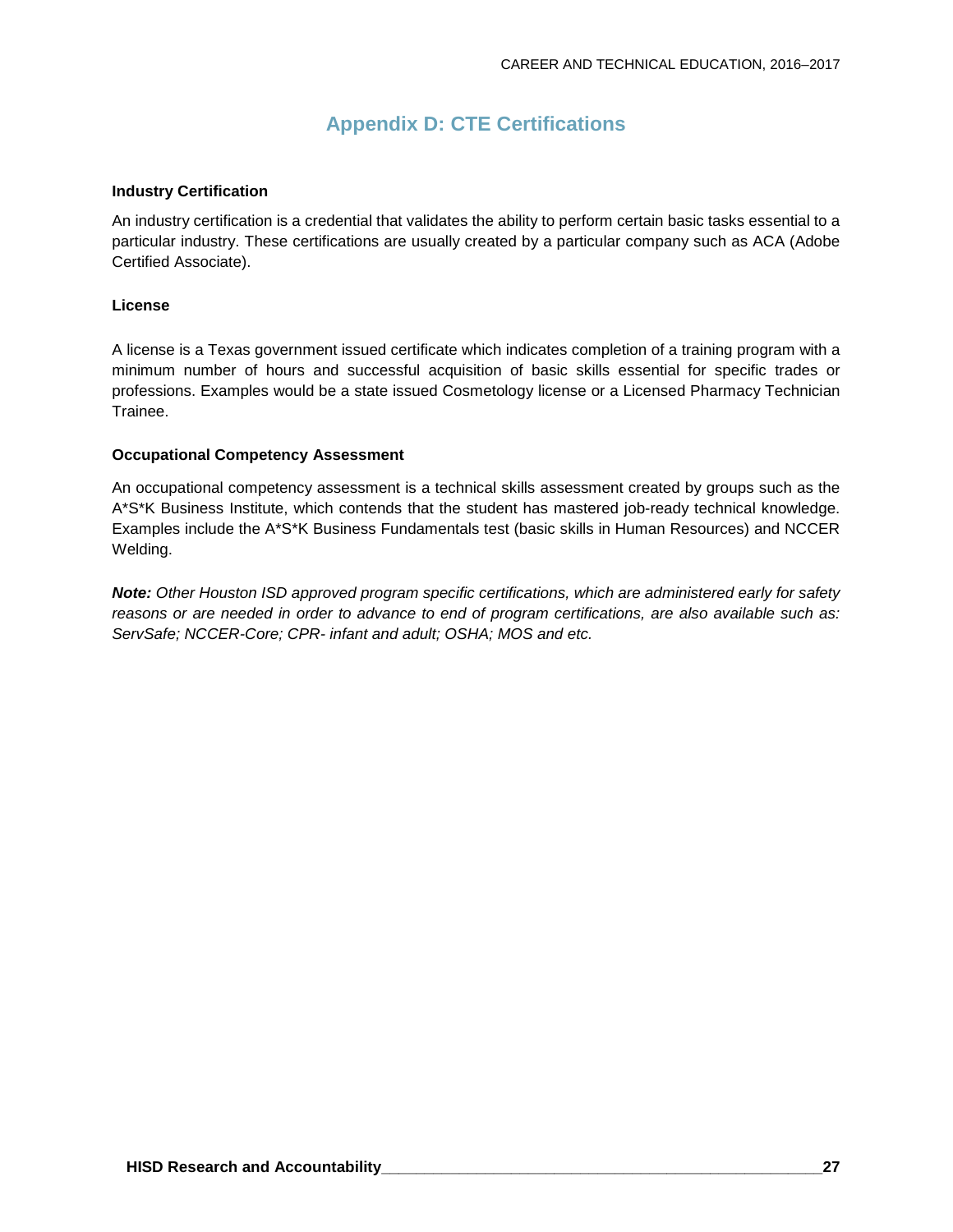| Table D1. Distribution by School of CTE Certification Results, HISD, 2015-2016 |               |                |                |         |  |  |  |
|--------------------------------------------------------------------------------|---------------|----------------|----------------|---------|--|--|--|
| <b>School</b>                                                                  | <b>Passed</b> | <b>Failed</b>  | <b>Total</b>   | % Pass  |  |  |  |
| <b>Sterling HS</b>                                                             | 101           | $\overline{0}$ | 101            | 100.0   |  |  |  |
| <b>North Houston EC HS</b>                                                     | 53            | $\mathbf 0$    | 53             | 100.0   |  |  |  |
| <b>HSLJ</b>                                                                    | 119           | $\mathbf 0$    | 119            | 100.0   |  |  |  |
| <b>Austin HS</b>                                                               | 36            | $\mathbf 0$    | 36             | 100.0   |  |  |  |
| <b>Challenge EC HS</b>                                                         | 242           | 1              | 243            | 99.6    |  |  |  |
| <b>Eastwood Acad. HS</b>                                                       | 709           | 8              | 717            | 98.9    |  |  |  |
| <b>Scarborough HS</b>                                                          | 163           | $\overline{2}$ | 165            | 98.8    |  |  |  |
| <b>DeBakey HSHP</b>                                                            | 632           | 11             | 643            | 98.3    |  |  |  |
| <b>Westbury HS</b>                                                             | 950           | 23             | 973            | 97.6    |  |  |  |
| <b>Chavez HS</b>                                                               | 136           | 21             | 157            | 86.6    |  |  |  |
| <b>Lamar HS</b>                                                                | 25            | $\overline{4}$ | 29             | 86.2    |  |  |  |
| <b>Jones HS</b>                                                                | 6             | $\mathbf{1}$   | $\overline{7}$ | 85.7    |  |  |  |
| <b>Houston MSTC HS</b>                                                         | 443           | 80             | 523            | 84.7    |  |  |  |
| <b>Jordan HS</b>                                                               | 19            | 5              | 24             | 79.2    |  |  |  |
| <b>Milby HS</b>                                                                | 168           | 54             | 222            | 75.7    |  |  |  |
| <b>Bellaire HS</b>                                                             | 12            | $\overline{4}$ | 16             | 75.0    |  |  |  |
| <b>Madison HS</b>                                                              | 97            | 66             | 163            | 59.5    |  |  |  |
| <b>Energy Inst HS</b>                                                          | 35            | 30             | 65             | 53.8    |  |  |  |
| <b>Westside HS</b>                                                             | 18            | 20             | 38             | 47.4    |  |  |  |
| <b>Heights HS</b>                                                              | 226           | 274            | 500            | 45.2    |  |  |  |
| <b>Long Academy</b>                                                            | 398           | 518            | 916            | 43.4    |  |  |  |
| <b>South EC HS</b>                                                             | 8             | 45             | 53             | 15.1    |  |  |  |
| <b>YWCPA</b>                                                                   | $\star$       | $\star$        | 1              | $\star$ |  |  |  |
| <b>Middle College HS - Gulfton</b>                                             | $\star$       | $\star$        | 4              | $\star$ |  |  |  |
| <b>Beechnut Acad.</b>                                                          | $\star$       | $\star$        | 1              | $\star$ |  |  |  |
| <b>Total/Mean</b>                                                              | 4597          | 1172           | 5769           | 79.7    |  |  |  |

Note: \*Less than five students tested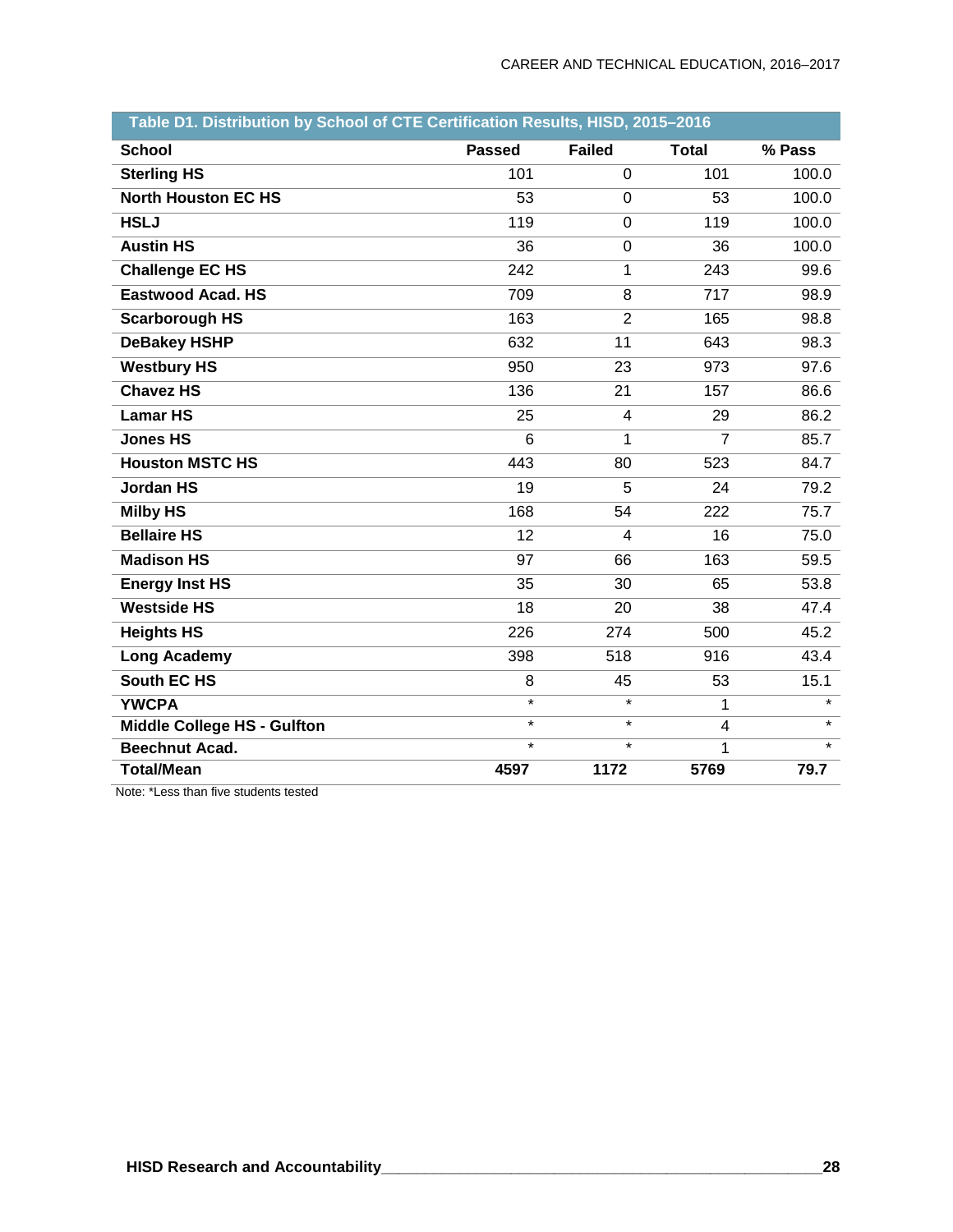|                 |                                                                | Table E1. Percent of CTE Graduates by Diploma Type, Spring 2015 and 2016 |       |      |       |      |
|-----------------|----------------------------------------------------------------|--------------------------------------------------------------------------|-------|------|-------|------|
| <b>CTE Code</b> | <b>Type of Diploma</b>                                         | <b>PEIMS Code</b>                                                        | 2015  |      | 2016  |      |
| 2               |                                                                |                                                                          | N     | %    | N     | %    |
|                 | Completion of<br>individualized<br>Education Plan <sup>1</sup> | 04, 05, 06, 07                                                           | 92    | 2.7  | 80    | .02  |
|                 | Regular/Minimum <sup>1</sup>                                   | 18, 19, 20, 21, 24,<br>27, 30                                            | 287   | 8.3  | 281   | 8.5  |
|                 | Recommended                                                    | 22, 25, 28, 31                                                           | 2,860 | 82.4 | 2,504 | 76.1 |
|                 | Distinguished<br>Achievement                                   | 23, 26, 29, 32,                                                          | 184   | 5.3  | 247   | 7.5  |
|                 | Foundation High<br>School Program                              | 34, 35, 54, 55, 56,<br>57                                                | 46    | 1.3  | 180   | 5.5  |
| <b>HISD</b>     | Completion of<br>individualized<br><b>Education Plan</b>       | 04, 05, 06, 07                                                           | 393   | 4.0  | 322   | 3.1  |
|                 | Regular/Minimum                                                | 18, 19, 20, 21, 24,<br>27, 30                                            | 1,294 | 13.3 | 1,272 | 10.5 |
|                 | Recommended                                                    | 22, 25, 28, 31                                                           | 7,217 | 74.1 | 7,310 | 71.5 |
|                 | Distinguished<br>Achievement                                   | 23, 26, 29, 32,                                                          | 624   | 6.4  | 809   | 7.9  |
|                 | <b>Foundation High</b><br>School Program                       | 34, 35, 54, 55, 56,<br>57                                                | 212   | 2.2  | 512   | 5.0  |

## **Appendix E. Graduation Diplomas**

Source: District and School Profiles, 2014–2015 and 2015–2016; HISD 2015–2016 Graduate File (Access); PEIMS 2014–2015 and 2015–2016 (Access).

Note: 1 Applies only to students receiving special education services. These students graduated in a minimum high school program under TAC Chapter 74 with curriculum content modifications through the student's individualized education program (IEP).

No statutory exclusions for state accountability were applied.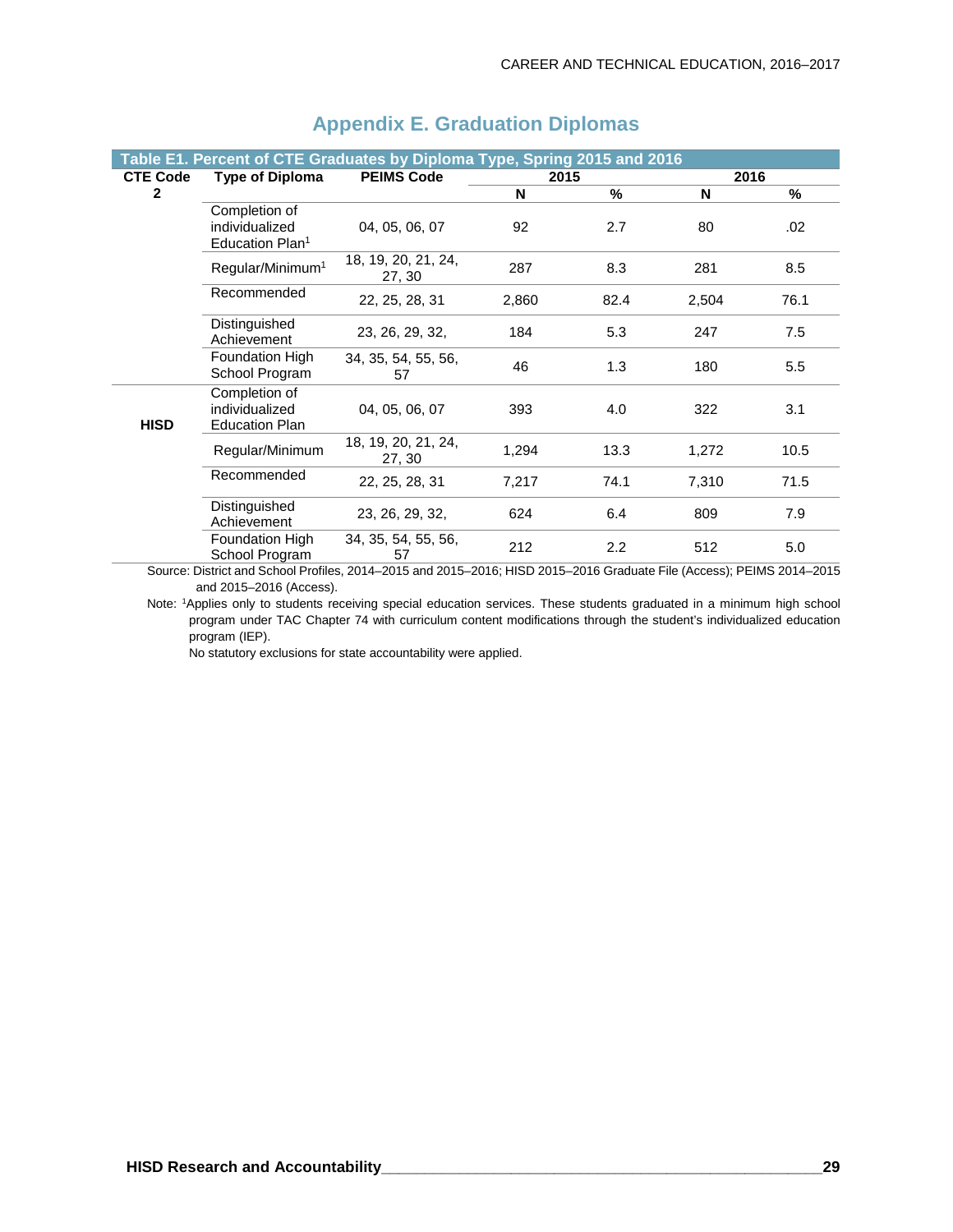| <b>Variable</b>                   | <b>Coefficient</b> | β      |          | [95% Confidence Interval] |
|-----------------------------------|--------------------|--------|----------|---------------------------|
| Constant                          | 3993.1**           |        | 3969.1   | 4017.0                    |
| Gender                            | $41.0**$           | .045   | 25.8     | 56.2                      |
| Economically Disadvantaged        | 5.9                | .005   | $-13.1$  | 24.9                      |
| Limited English Proficiency (LEP) | $-160.2**$         | $-154$ | $-178.9$ | $-141.5$                  |
| Special Education                 | $-296.1**$         | $-188$ | $-323.0$ | $-269.3$                  |
| G/T Identification                | $419.1**$          | .229   | 387.1    | 451.1                     |
| At Risk                           | $-250.9**$         | $-233$ | $-271.2$ | $-230.6$                  |
| Career & Technical Education      | $26.5***$          | .052   | 17.8     | 35.2                      |
| $R^2$                             | 0.248              |        |          |                           |
| $\mathsf{F}$                      | 483.2**            |        |          |                           |
| Adjusted $R^2$                    | 0.247              |        |          |                           |

## **Appendix F: Regression Tables**

**Table F2. Selected Predictors of HISD 9th through 12th-Grade Student Performance on the 2017 STAAR Biology EOC Assessment Variable Coefficient β [95% Confidence Interval]** Constant 4364.3\*\* - 4343.2 4385.5 Gender -22.7\*\* -.020 -36.9 -8.6 Economically Disadvantaged  $-97.2**$  -.076 -114.1 -80.3 Limited English Proficiency (LEP) -244.4\*\* -.171 -263.7 -225.1 Special Education  $-332.3**$   $-154$   $-360.1$   $-304.5$ G/T Identification **498.7\*\*** .332 477.6 519.9 At Risk -366.4\*\* -.313 -384.2 -348.6 Career & Technical Education -3.9 -.006. -12.0 -12.0 4.2  $R^2$  0.472<br> *F* 1633.5\* *F* 1633.5\*\*  $A$ *djusted*  $R^2$  0.472

n = 12,798; \*\*p < .001; Approaches Grade Level Standard: 3500–3967; Masters Student Standard: 4567–6203

## Table F3. Selected Predictors of HISD 9<sup>th</sup> through 12<sup>th</sup>-Grade Student Performance on the 2017 STAAR

| <b>English I EOC Assessment</b>                                                                         |                    |          |                           |          |  |  |  |
|---------------------------------------------------------------------------------------------------------|--------------------|----------|---------------------------|----------|--|--|--|
| <b>Variable</b>                                                                                         | <b>Coefficient</b> | β        | [95% Confidence Interval] |          |  |  |  |
| Constant                                                                                                | 4217.3**           |          | 4198.2                    | 4236.3   |  |  |  |
| Gender                                                                                                  | $94.3**$           | .083     | 81.7                      | 107.0    |  |  |  |
| Economically Disadvantaged                                                                              | $-111.5**$         | $-0.085$ | $-126.7$                  | $-96.3$  |  |  |  |
| Limited English Proficiency (LEP)                                                                       | $-424.5***$        | $-.302$  | $-441.4$                  | $-407.7$ |  |  |  |
| <b>Special Education</b>                                                                                | $-371.5**$         | $-166$   | $-396.6$                  | $-346.4$ |  |  |  |
| Gifted & Talented                                                                                       | 445.8**            | .292     | 426.8                     | 464.8    |  |  |  |
| At Risk                                                                                                 | $-365.4**$         | $-.304$  | $-381.5$                  | $-349.2$ |  |  |  |
| Career & Technical Education                                                                            | 2.8                | .004     | $-4.5$                    | 10.0     |  |  |  |
| $R^2$                                                                                                   | 0.570              |          |                           |          |  |  |  |
| F                                                                                                       | 2581.0**           |          |                           |          |  |  |  |
| Adjusted $R^2$                                                                                          | 0.570              |          |                           |          |  |  |  |
| n = 13,592; **p < .001; Approaches Grade Level Standard: 3750-3969; Masters Student Standard: 4691-6314 |                    |          |                           |          |  |  |  |